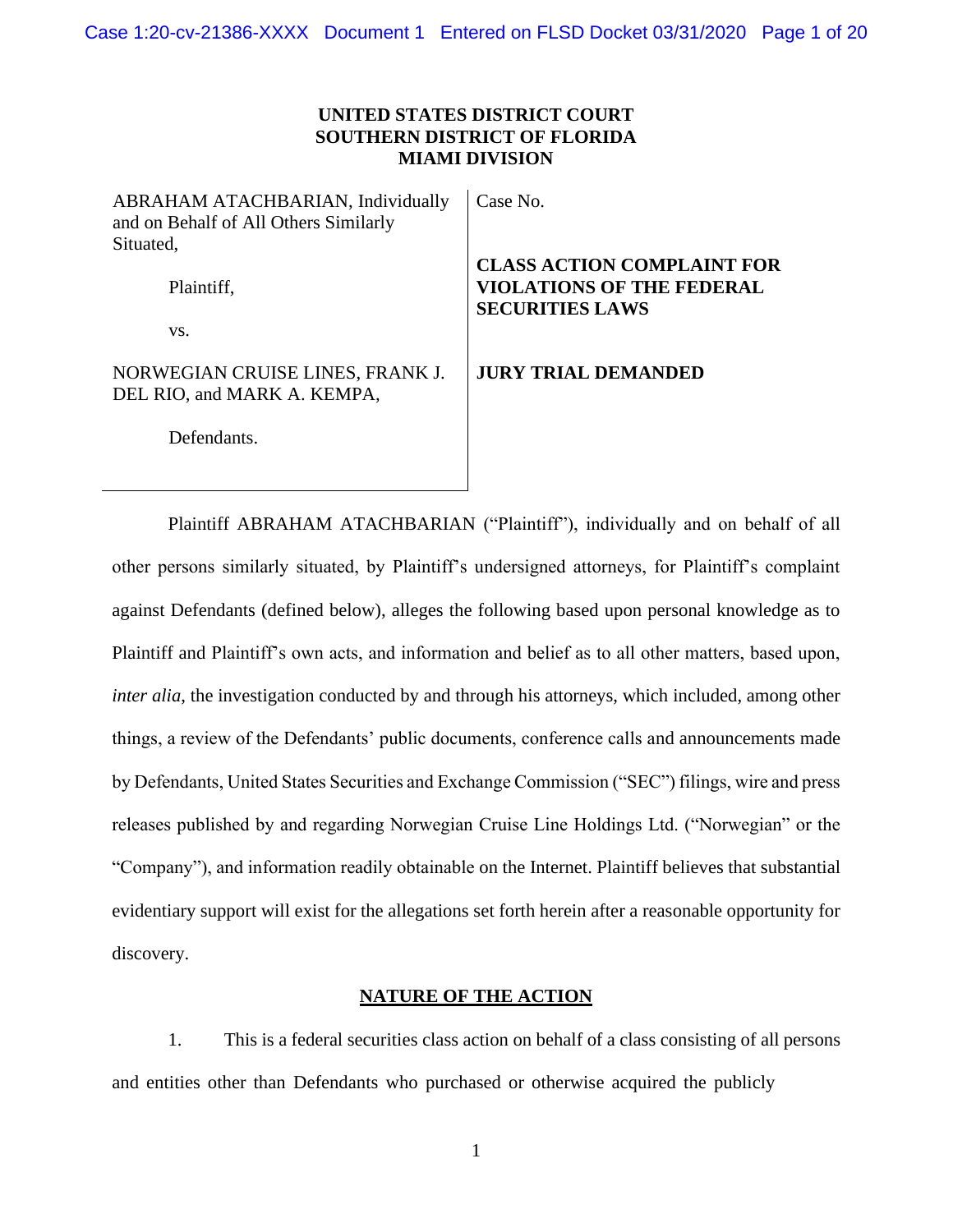traded securities of Norwegian from February 20, 2020 through March 11, 2020, both dates inclusive (the "Class Period"). Plaintiff seeks to recover compensable damages caused by Defendants' violations of the federal securities laws and to pursue remedies under Sections 10(b) and 20(a) of the Securities Exchange Act of 1934 (the "Exchange Act") and Rule 10b-5 promulgated thereunder.

### **JURISDICTION AND VENUE**

2. The claims asserted herein arise under and pursuant to Sections 10(b) and 20(a) of the Exchange Act (15 U.S.C. §§ 78j(b) and 78t(a)) and Rule 10b-5 promulgated thereunder by the SEC (17 C.F.R. § 240.10b-5).

3. This Court has jurisdiction over the subject matter of this action pursuant to Section 27 of the Exchange Act (15 U.S.C. §78aa).

4. Venue is proper in this judicial district pursuant to 28 U.S.C. § 1391(b) and Section 27 of the Exchange Act (15 U.S.C. § 78aa(c)) as the Company conducts business in this judicial district. The Company's headquarters are located in this judicial district.

5. In connection with the acts, conduct and other wrongs alleged in this complaint, Defendants, directly or indirectly, used the means and instrumentalities of interstate commerce, including but not limited to, the United States mails, interstate telephone communications and the facilities of the national securities exchange.

### **PARTIES**

6. Plaintiff, as set forth in the accompanying certification, incorporated by reference herein, made transactions in Norwegian securities at artificially inflated prices during the Class Period and was economically damaged thereby. Plaintiff's Certification as to damages is attached hereto as **Exhibit A**.

7. Defendant Norwegian is a global cruise company which operates the Norwegian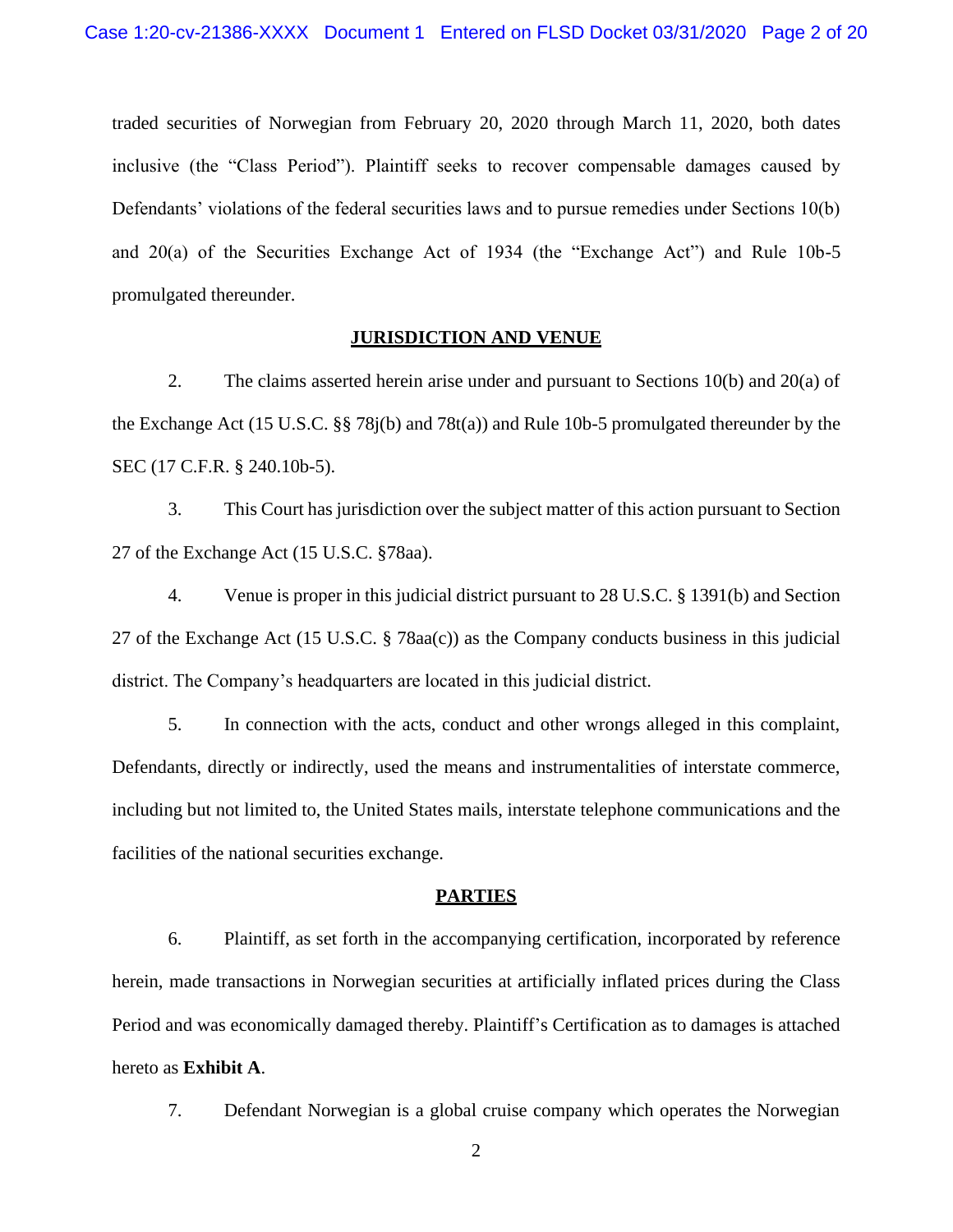Cruise Line, Oceania Cruise Line, Oceania Cruises, and Regent Seven Seas Cruises brands. The Company is incorporated in Bermuda and its principal executive office is located at 7665 Corporate Center Drive, Miami, Florida, 33126. The Company's stock is traded on the New York Stock Exchange ("NYSE") under the ticker symbol "NCLH."

8. Defendant Frank J. Del Rio ("Del Rio") has served as the Company's Director, President, and Chief Executive Officer ("CEO") throughout the Class Period.

9. Defendant Mark A. Kempa ("Kempa") has served as the Company's Executive Vice President and Chief Financial Officer ("CFO") throughout the Class Period.

10. Defendants Del Rio and Kempa are collectively referred to herein as the "Individual Defendants."

- 11. Each of the Individual Defendants:
	- a. directly participated in the management of the Company;
	- b. was directly involved in the day-to-day operations of the Company at the highest levels;
	- c. was privy to confidential proprietary information concerning the Company and its business and operations;
	- d. was directly or indirectly involved in drafting, producing, reviewing and/or disseminating the false and misleading statements and information alleged herein;
	- e. was directly or indirectly involved in the oversight or implementation of the Company's internal controls;
	- f. was aware of or recklessly disregarded the fact that the false and misleading statements were being issued concerning the Company; and/or

3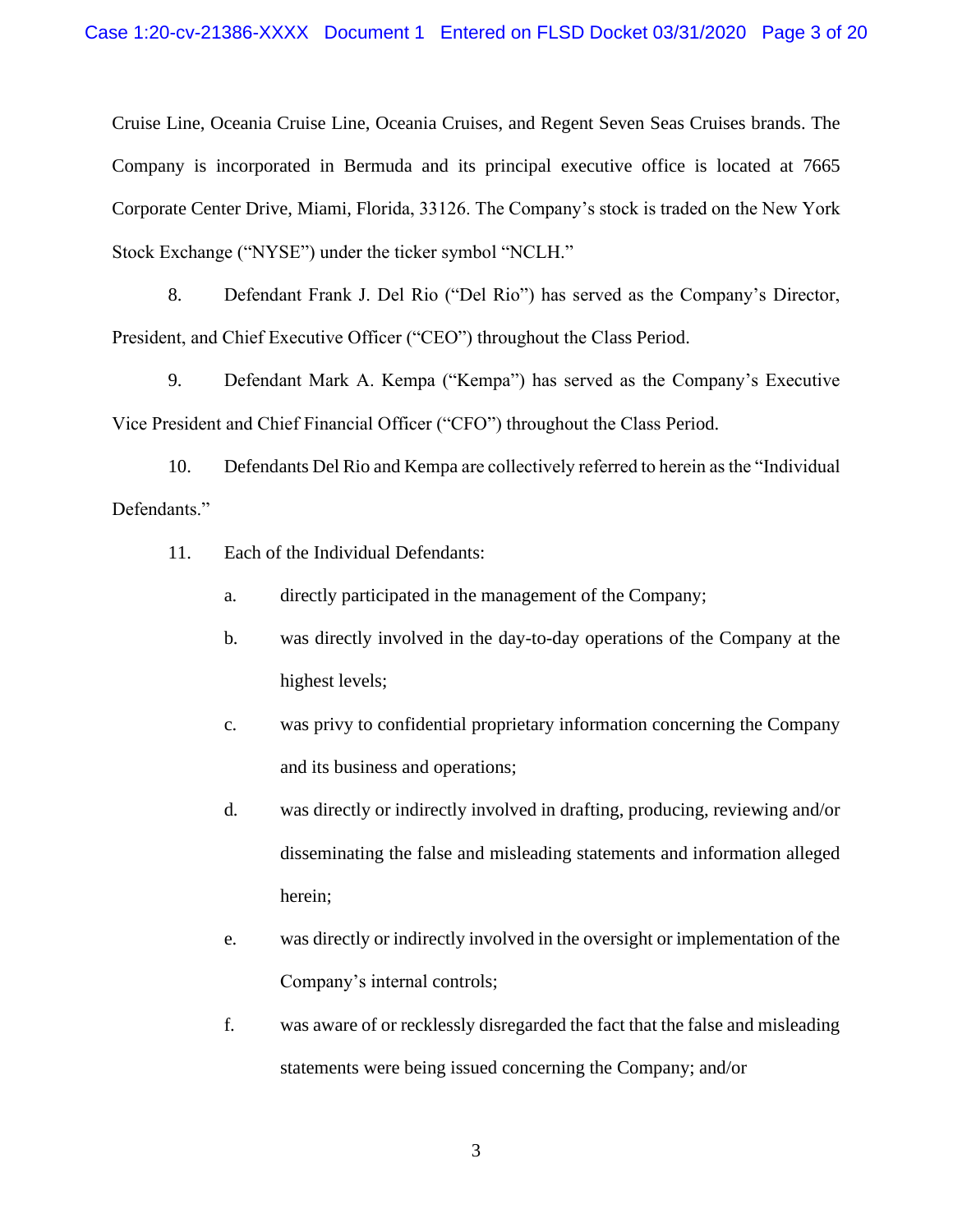g. approved or ratified these statements in violation of the federal securities laws.

12. Norwegian is liable for the acts of the Individual Defendants and its employees under the doctrine of *respondeat superior* and common law principles of agency because all of the wrongful acts complained of herein were carried out within the scope of their employment.

13. The scienter of the Individual Defendants and other employees and agents of the Company is similarly imputed to Norwegian under *respondeat superior* and agency principles.

14. Defendants Norwegian and Individual Defendants are collectively referred to herein as "Defendants."

### **SUBSTANTIVE ALLEGATIONS**

### **Background**

15. On August 1, 2017, the Company updated its Code of Ethical Business Conduct which is posted to the Company's website. The Code of Ethical Business Conduct, available throughout the Class Period, discussed health and safety standards, stating in relevant part:

NCLH and its team members are expected to conduct business in compliance with applicable environmental, health and safety ("EHS") laws and regulations. *NCLH's EHS programs are designed to ensure the preservation of the environment, and safety and security of NCLH's guests, team members and vendors.*

(Emphasis added).

16. On December 1, 2019, a novel and potentially deadly coronavirus strain, now called COVID-19, was detected in the city of Wuhan in Hubei province, China. Since then, the virus has spread to numerous countries.

17. By December 30, 2019, the Chinese government informed the World Health Organization ("WHO") of the virus, and its existence and its potential impact became known.

18. By January 11, 2020, China experienced its first death from COVID-19, and by January 30, 2020, it became clear that COVID-19 was spreading to other parts of the world. On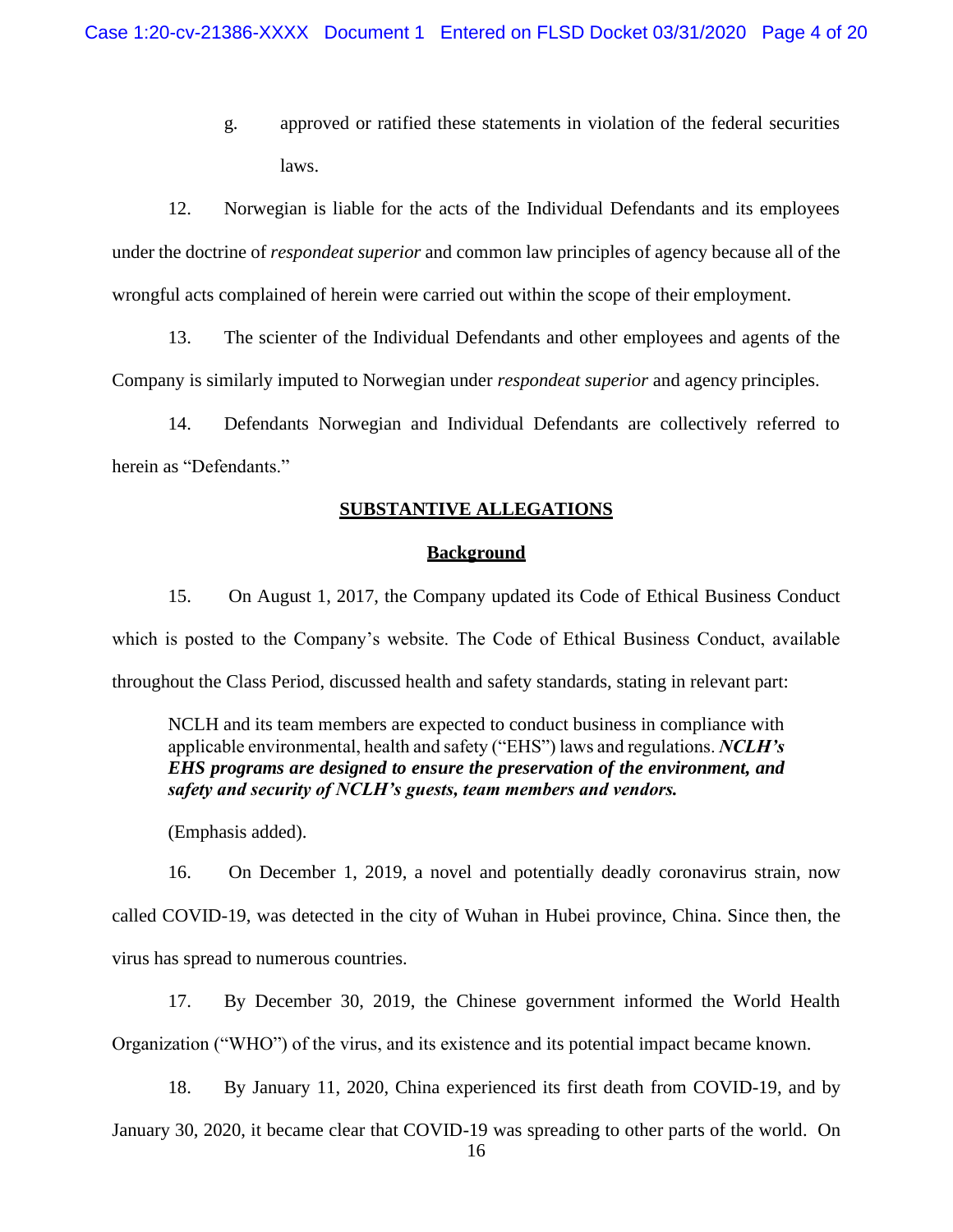that date, the WHO declared that it was a public health emergency of international concern.

19. By February 5, 2020, the first COVID-19 death was reported outside of China, and by February 5, 2020, a cruise ship in Japan, the Diamond Princess, was quarantined for the spread of COVID-19.

20. By February 19, 2020, over 621 people aboard the Diamond Princess tested positive for COVID-19.

21. On February 20, 2020 it was announced that CEO and President Frank Del Rio sold 4000 shares of Norwegian common stock for proceeds of \$207,000 at \$51.80 per share.

22. The impact of COVID-19 has had a devasting impact on the cruise industry, with reports of "canceled trips and half-empty ships."<sup>1</sup>

23. Although Defendants knew that COVID-19 would have a devasting impact on their business since at least February 20, 2020, during the Class Period they made false and misleading statements about their prospects for 2020, and the impact of COVID-19 on their business.

24. Instead of making truthful disclosures, certain of the Company's managers took steps to falsely induce potential customers to book trips, by underplaying the danger of COVID-19, and the extent to which it had spread and would effect Norwegian's business in order to enable Norwegian to falsely maintain its bookings and revenues, and enable Norwegian to announce that its financial health was far less impacted by the virus than was true.

25. When the truth was disclosed, by the *Miami New Times* on March 11, 2020, the price of Norwegian's shares fell from \$15.03 to \$9.65 per share.

26. On March 13, 2020, Senators Richard Blumenthal of Connecticut and Edward J.

<sup>1.</sup> See article dated March 4, 2020 in The Wall Street Journal entitled "Coronavirus Leaves Cruise Industry with Cancelled Trips and Half-Empty Ships" [https://www.wsj.com/articles/coronavirus-leaves](https://www.wsj.com/articles/coronavirus-leaves-cruise-industry-with-canceled-trips-and-half-)[cruise-industry-with-canceled-trips-and-half-](https://www.wsj.com/articles/coronavirus-leaves-cruise-industry-with-canceled-trips-and-half-) [empty-ships-11583330402](https://www.wsj.com/articles/coronavirus-leaves-cruise-industry-with-canceled-trips-and-half-empty-ships-11583330402) (last accessed March 31, 2020)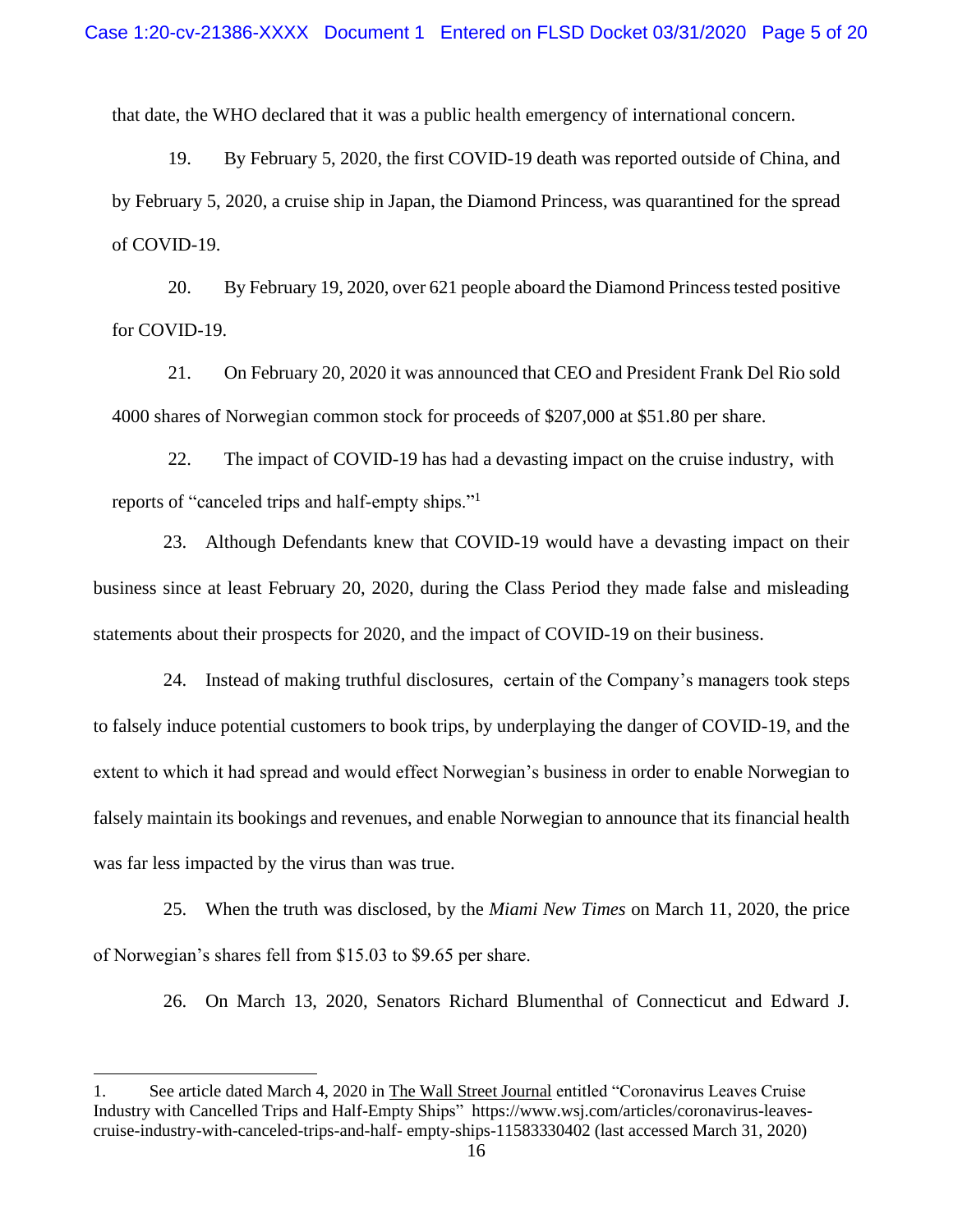Markey, of Massachusetts, sent Del Rio a letter demanding that Norwegian end the "dissemination of any misinformation regarding the COVID-19 pandemic, including providing false information about the epidemic to potential customers, and suspend "all operations until sufficient measures are in place to protect the health and safety of [its] passengers and crewmembers" (the "March 13 Letter").

27. The March 13 Letter further noted that reports had surfaced that "Norwegian's management asked sales staff to provide false information to customers regarding the COVID-19 pandemic in order to protect the company's bookings."

28. Immediately thereafter, the Company announced that it was suspending all cruises immediately until April 11, 2020. On that announcement, the price of the Norwegian's shares fell \$2.23 per shares from an opening price of \$13.33 per share to a close of \$11.10 per share.

29. On March 18, 2020, it was reported that a two-year old passenger on the Company's Norwegian Bliss had tested positive for the virus.

30. Defendants' failure to accurately disclose the deleterious effect of COVID-19 on its financial performance, and the fact that it would have to suspend all cruises, flies directly in the face of statements made by SEC Chairman Jay Clayton, who has stated, "[w]e also remind all companies to provide investors with insight regarding their assessment of, and plans for addressing, material risks to their business and operations resulting from the coronavirus to the fullest extent practicable and to keep investors and markets informed of material developments. How companies plan and respond to the events as they unfold can be material to an investment decision. . . ."

## **Materially False and Misleading Statements Issued During the Class Period**

31. On February 20, 2020, the Company filed a Form 8-K with the SEC. Attached to the Form 8-K was a press release reporting on the Company's financial results for the quarter and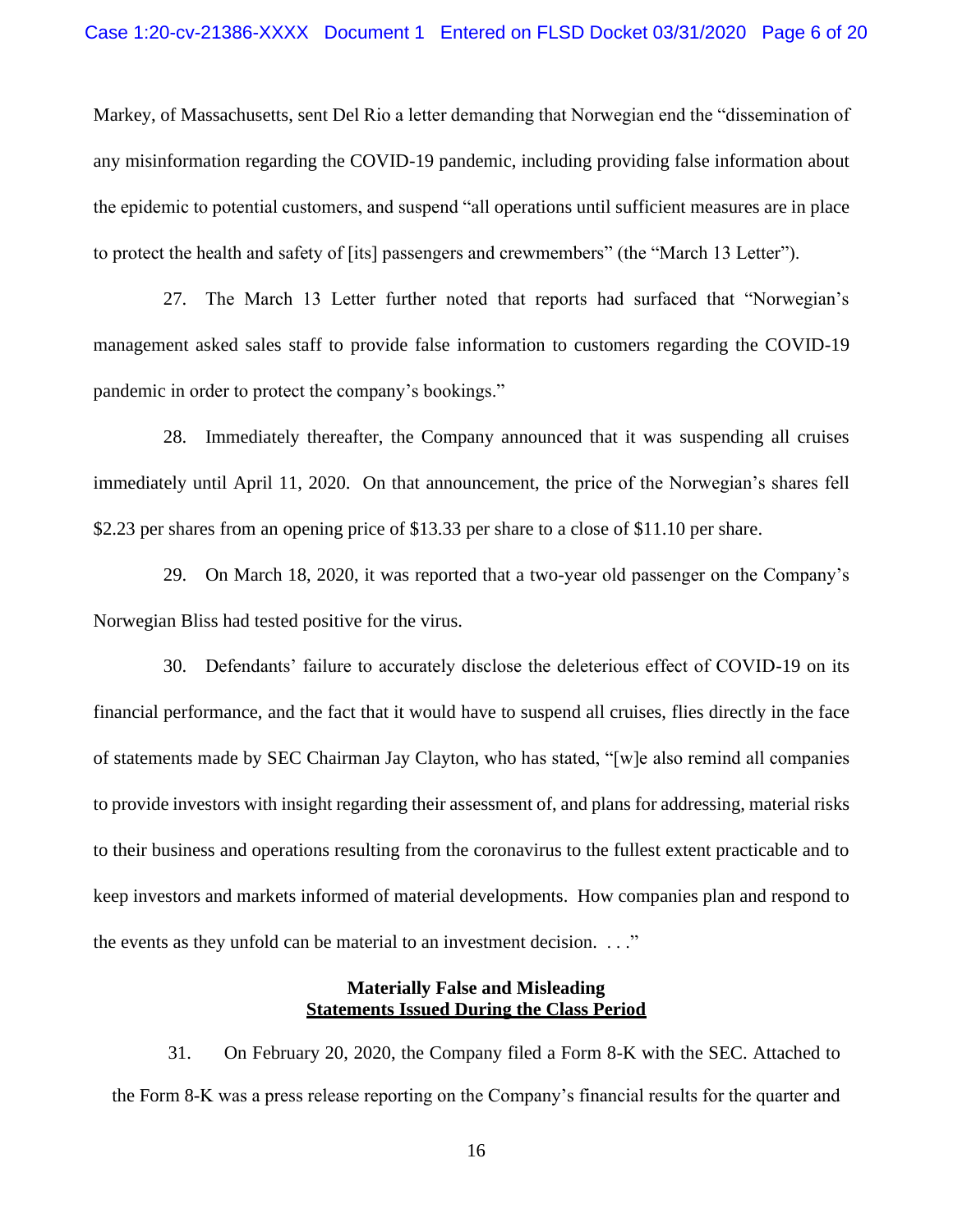full year ended December 31, 2019. In that press release, Defendants discussed positive outlooks

for the Company in spite of the COVID-19 outbreak stating, in relevant part:

• Company entered year with a record booked position and at higher pricing. *Despite the current known impact from the COVID-19 coronavirus outbreak, as of the week ending February 14, 2020, the Company's booked position remained ahead of prior year and at higher prices on a comparable basis*, which excludes cruises to Cuba in the prior year and the recent redeployment of Norwegian Spirit from Asia in the current year.

\* \* \*

While the effect of these impacts cannot be fully quantified at this time, *our Company has an exemplary track record of demonstrating its resilience in challenging environments and we remain confident in our ability to deliver strong financial performance over the long-term.*

(Emphasis added).

32. The Company also touted the procedures they had in place to protect its guests and

crew. In pertinent part, the press release stated:

The Company has proactively implemented *several preventative measures to reduce potential exposure and transmission of COVID-19 and to protect the health, safety, security and well-being of its guests and crew. These measures* include enhanced pre-boarding and onboard health protocols that go above and beyond standard operating procedures.

(Emphasis added).

33. The Press Release further contained a section entitled, "2020 Outlook", "COVID-

19 Corona Virus Update". In that update, Kempa focused on the fact that the Company has nine ships on order over the next seven years, amplifying its ability to generate cash, and touting the Company's fundamentals.

34. The Company reiterated that it had proactively implemented preventive measures

to reduce potential exposure and transmission of COVID-19, and falsely stated that "[o]ut of an abundance of caution . . .the Company has made the prudent decision to cancel all voyages in Asia", such that the Company was able to announced only that " the known direct impact to full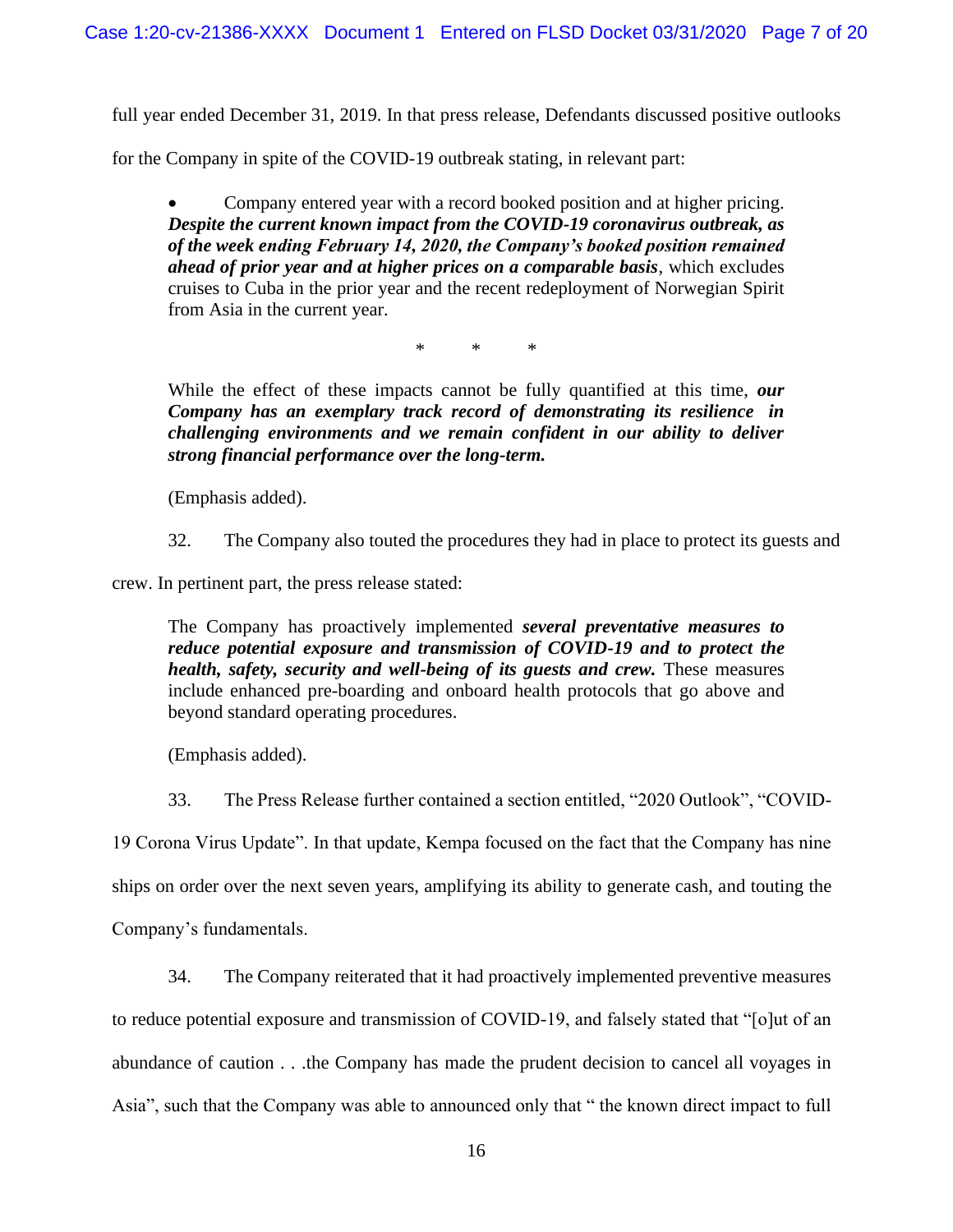year 2020 Adjusted EPS [was] expected to be approximately \$0.75." The Company then provided guidance for the first quarter 2020 and full year 2020 excluding the \$0.75 per share known direct impact related to COVID-19.

35. Similar statements were made during the February 20, 2020 Analyst Call (the "Analyst Call"). During that call, Del Rio again emphasized the Company's resiliency and admitted that the Company knew that the outbreak had intensified in February. He also admitted that in February, the Company experienced a "more meaningful slowdown in new bookings and an increase in cancellations began to develop for sailings outside of Asia."

36. To soften those statements, however, he emphasized that since the outbreak began the Company had been proactive to assure the safety, security and well being of its guests and crew, noting only that there had been issues with Asian related cruises.

37. He further stated that the Company's "strong book position demonstrates strong demand and fundamentals of our business", that the Company had experienced onboard revenues outside of Asia "above last year's record levels and better than [its]current year expectations", the "sale of future cruises on board", and "in the previous five days . . . an improvement in weekover-week booking volumes."

38. Del Rio further stated, "while I do not want to conclude any definitive turnaround trend just yet, given the relatively short time period being analyzed, it is at least one data point of a possible positive change." He further stated, "[a]s an industry and as a company, we have faced and overcome challenges similar to COVID-19 in the past and I am confident that this challenge will be no different."

39. On February 27, 2020, the Company filed its Form 10-K with the SEC for the year ending December 31, 2019 (the "2019 10-K"). The 2019 10-K was signed by Defendant Del Rio and Kempa. Attached to the 2019 10-K were certifications pursuant to the Sarbanes- Oxley Act of 2002

16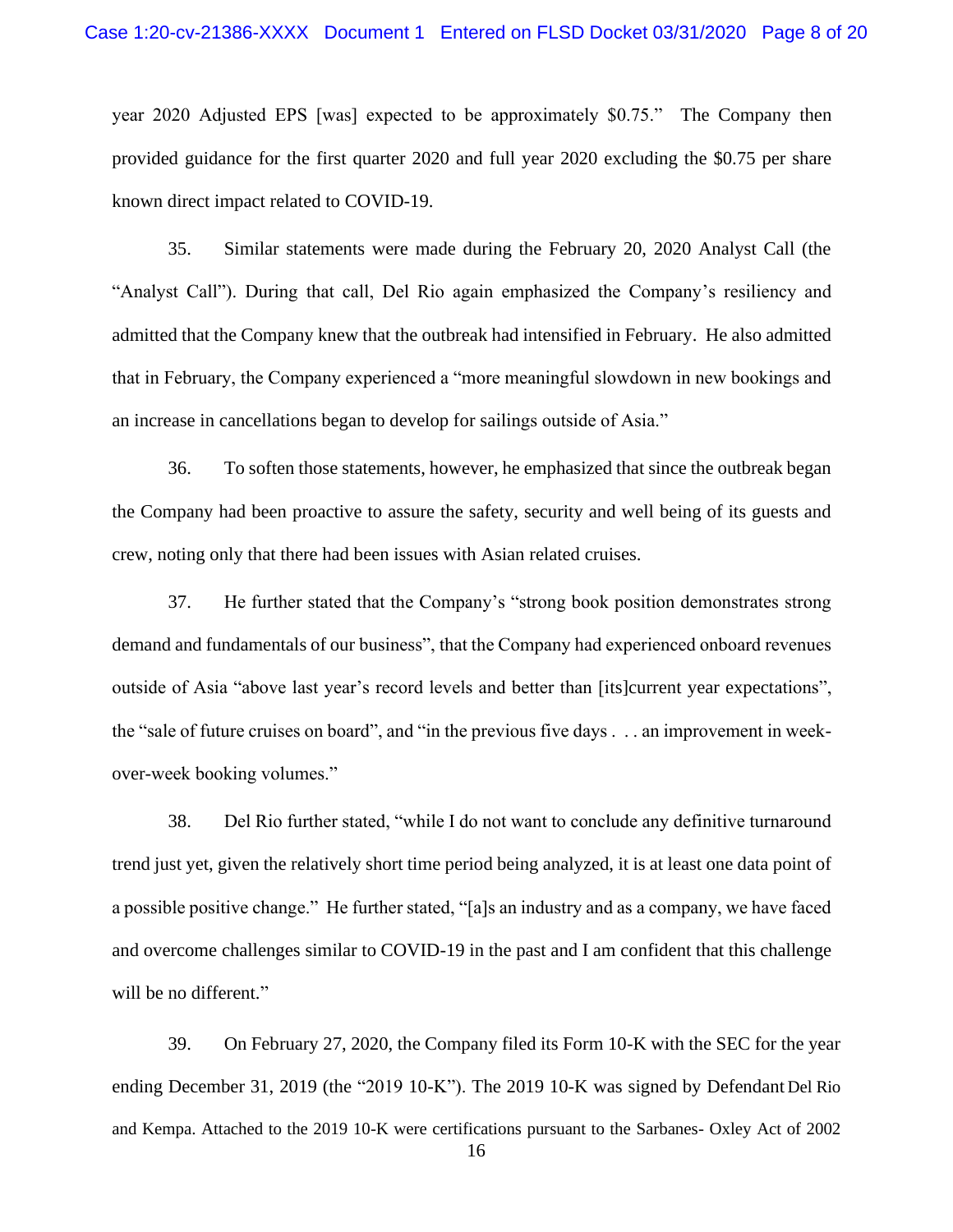("SOX") signed by Defendants Del Rio and Kempa attesting to the accuracy of financial reporting, the disclosure of any material changes to the Company's internal controls over financial reporting, and the disclosure of all fraud. The 2019 10-K discussed the Company's focus on health and safety of the guests and crew, stating in relevant part:

*We place the utmost importance on the safety of our guests and crew*. We operate all of our vessels to meet and exceed the requirements of SOLAS and International Management Code for the Safe Operation of Ships and for Pollution Prevention ("ISM Code"), the international safety standards which govern the cruise industry. Crew members are trained in the Company's stringent safety protocols, participating in regular safety trainings, exercises and drills onboard every one of our ships to familiarize themselves and become proficient with the safety equipment onboard.

\* \* \*

# *Passenger Well-Being*

In the U.S., we must meet the U.S. Public Health Service's requirements, which include vessel ratings by inspectors from the Vessel Sanitation Program of the Centers for Disease Control and Prevention ("CDC") and the FDA. We rate at the top of the range of CDC and FDA scores achieved by the major cruise lines. In addition, the cruise industry and the U.S. Public Health Service have agreed on regulations for food, water and hygiene, aimed at proactively protecting the health of travelers and preventing illness transmission to U.S. ports.

\* \* \*

# *Epidemics and viral outbreaks could have an adverse effect on our business, financial condition and results of operations.*

Public perception about the safety of travel and adverse publicity related to passenger or crew illness, such as incidents of viral illnesses, stomach flu or other contagious diseases may impact demand for cruises and result in cruise cancellations and employee absenteeism. For example, the recent outbreak of the COVID-19 coronavirus has resulted in costs and lost revenue related to customer compensation, itinerary modifications, travel restrictions and advisories, the unavailability of ports and/or destinations, cancellations and redeployments and has impacted consumer sentiment regarding cruise travel. The spread of the COVID-19 coronavirus, particularly in North America, could exacerbate its effect on us. Any future wide-ranging health scares would also likely adversely affect our business, financial condition and results of operations.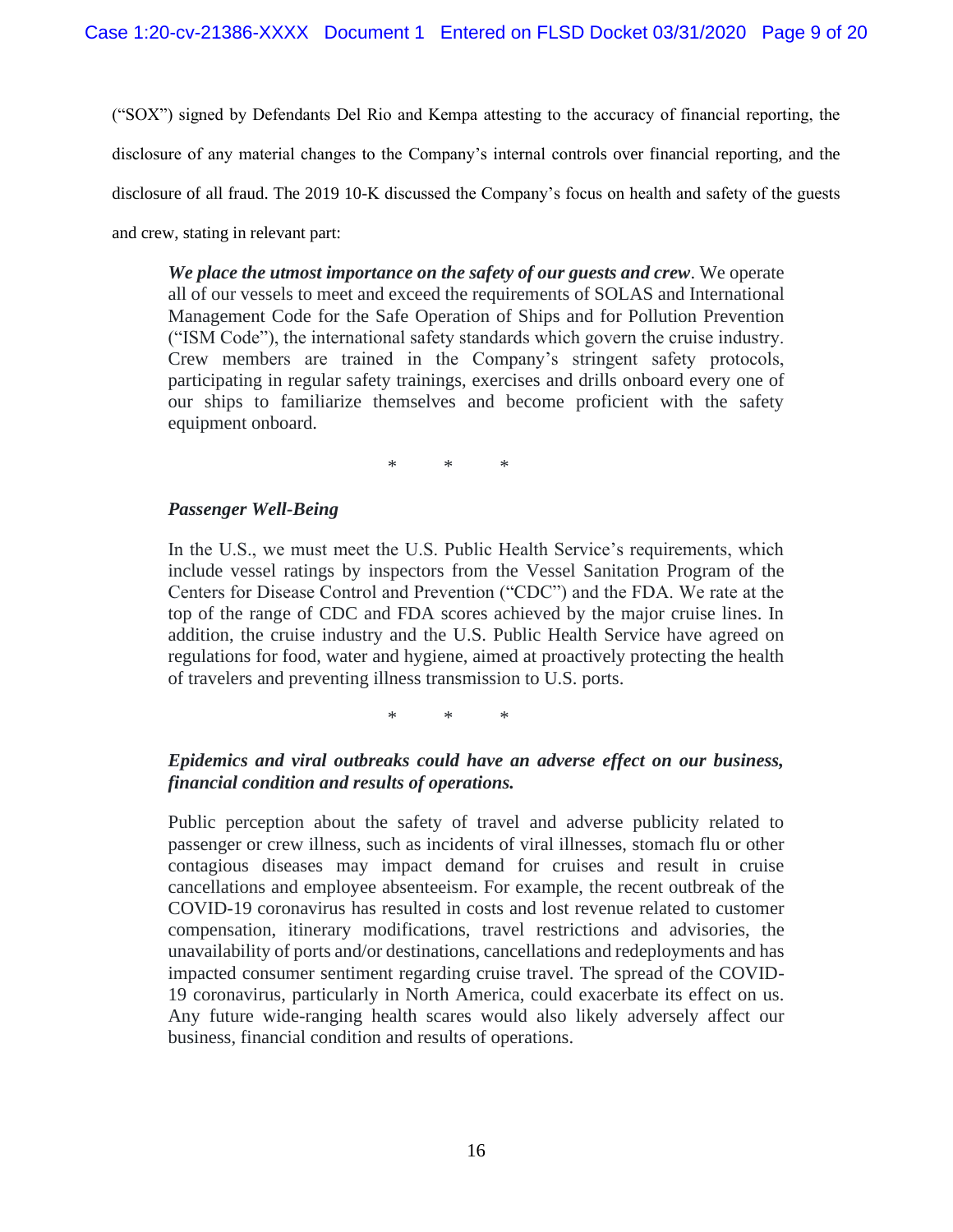40. The statements contained in ¶¶ 31-39 were materially false and/or misleading because they misrepresented and failed to disclose adverse facts pertaining to the Company's business, operations and prospects, which were known to Defendants or recklessly disregarded by them. Specifically, Defendants made false and/or misleading statements and/or failed to disclose that: (1) the Company was employing sales tactics of providing customers with unproven and/or blatantly false statements about COVID-19 to entice customers to purchase cruises, thus endangering the lives of both their customers and crew members in order to maintain and preserve their bookings; (2) Defendants statements regarding the impact of the COVID-19 on its business, was inaccurate and understated, and (3) as a result, Defendants' statements regarding the Company's business and operations were materially false and misleading and/or lacked a reasonable basis at all relevant times.

# **The Truth Emerges**

41. On March 11, 2020, *Miami New Times* reported in the article "Leaked Emails: Norwegian Pressures Sales Team to Mislead Potential Customers About Coronavirus" that leaked emails from a Norwegian employee showed that the Company directed its sales staff to lie to customers regarding COVID-19. The article stated, in pertinent part:

In the wake of the epidemic, a Norwegian Cruise Line (NCL) employee in South Florida tells *New Times* some managers have asked sales staff to lie to customers about COVID-19 to protect the company's bookings.

\* \* \*

Emails leaked to New Times show that a senior sales manager at NCL's Miami office came up with canned responses for the sales team to use if potential customers expressed concerns about COVID-19.

\* \* \*

Some of the lines in the script pressure a fictitious customer to book a cruise immediately to avoid paying more later.

"Mr Becker," the line reads, "due to the Coronavirus we have cancelled all of our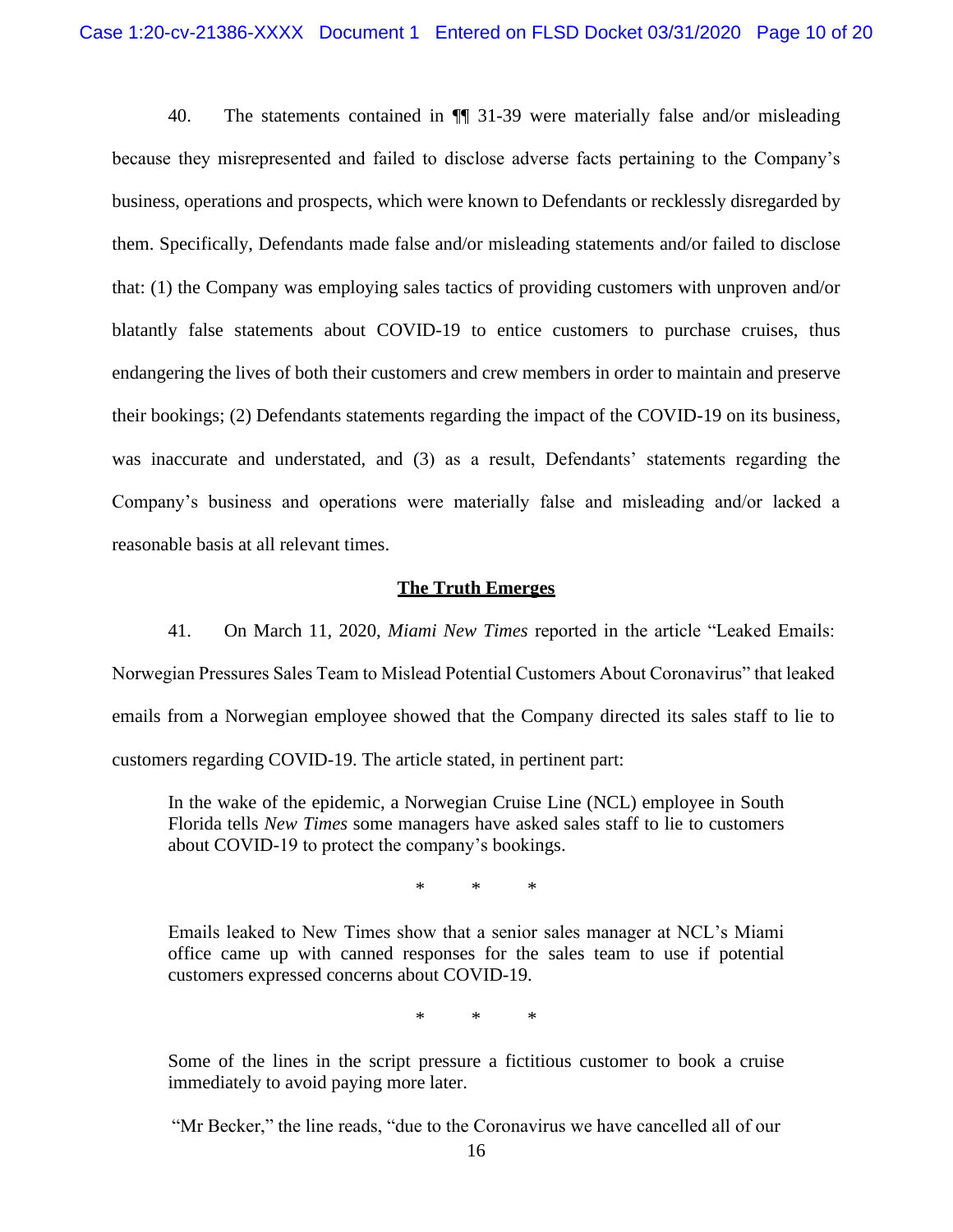Asia cruises on the Norwegian Spirit. This has caused a huge surge in demand for

all of our other itineraries. I suggest we secure your reservation today to avoid you paying more tomorrow." (News reports, on the other hand, suggest cruise lines are suffering from a spate of canceled trips rather than experiencing high demand. NCL's stock price has fallen more than 35 percent in recent days.)

Other script lines simply reassure customers not to be afraid.

"The only thing you need to worry about for your cruise is do you have enough sunscreen?" one of the suggested talking points reads.

Some of the recommended responses are blatantly false. For instance, cruise bookers were instructed to tell potential customers that coronavirus is not a concern in warm Caribbean climates.

"The Coronavirus can only survive in cold temperatures, so the Caribbean is a fantastic choice for your next cruise," one talking point reads.

"Scientists and medical professionals have confirmed that the warm weather of the spring will be the end of the Coronavirus," reads a second.

Another line says coronavirus "cannot live in the amazingly warm and tropical temperatures that your cruise will be sailing to."

42. Further, the *Miami New Times* article revealed the financial impact the COVID-19

outbreak was causing on the Company and its employees, stating in part:

"We are hardly selling anything," the employee says. "Sales are at serious lows."

Members of the sales team lose any commission on a booking if the cruise is canceled, according to the employee. They are required to meet daily quotas about 150 calls to potential customers, five hours on the phone, and three to five bookings.

"If you don't hit quota, you will absolutely be fired," the employee says. "No exceptions for [the] current virus situation. You may be put on a personal improvement plan for 30 days, but [that] basically means you're done."

The employee says managers are trying to downplay the disruption in sales "at all costs."

43. On this news, the Company's shares fell \$5.47 per share from the March 10 closing

price or approximately 26.7% to close at \$15.03 per share on March 11, 2020, thereby damaging

investors.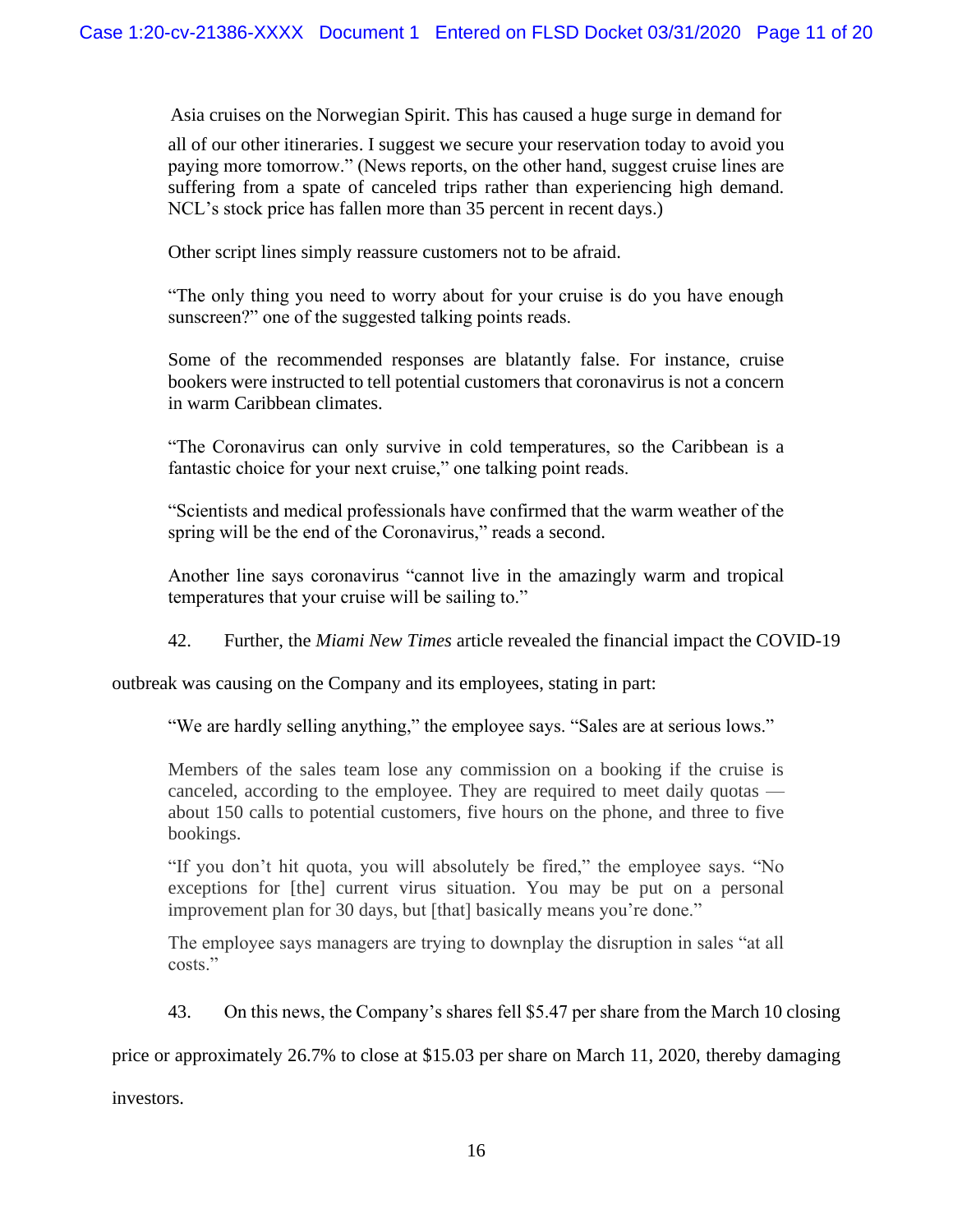44. On March 12, 2020, the *Washington Post* published the article, "Norwegian Cruise Line managers urged salespeople to spread falsehoods about coronavirus." The article revealed even more about Norwegian's sales tactics from leaked internal memoranda including dangerous statements such as:

"Focusing all of your attention is actually illogical, especially when we live in a world of daily threats and dangers anyhow," the manager wrote under the headline "The coronavirus will not affect you." "Fact: Coronavirus in humans is an overhyped pandemic scare."

45. The *Washington Post* article also disclosed Company executive's reaction to the leaked memorandum, including:

The whistleblower told The Post that company leaders are trying to find out who shared the emails. *In one email sent Monday evening, after a Miami New Times journalist contacted the company, an executive wrote, "One of our own ratted."*

(Emphasis added).

46. On this news, the Company's shares fell a further \$5.38 or approximately 35.8% to

close at \$9.65 on March 12, 2020, further damaging investors.

47. On March 13, 2020, Senators Blumenthal and Markey sent the March 13 Letter, demanding that Norwegian cease making false statements to the public regarding the severity of COVID-19, and that it cease all operations until it could assure the health and safety of its passengers and crew.

48. The March 13 Letter further noted that reports had surfaced that "Norwegian's management asked sales staff to provide false information to customers regarding the COVID-19 pandemic in order to protect the company's bookings."

49. Immediately thereafter, the Company announced that it was suspending all cruises immediately until April 11, 2020.

16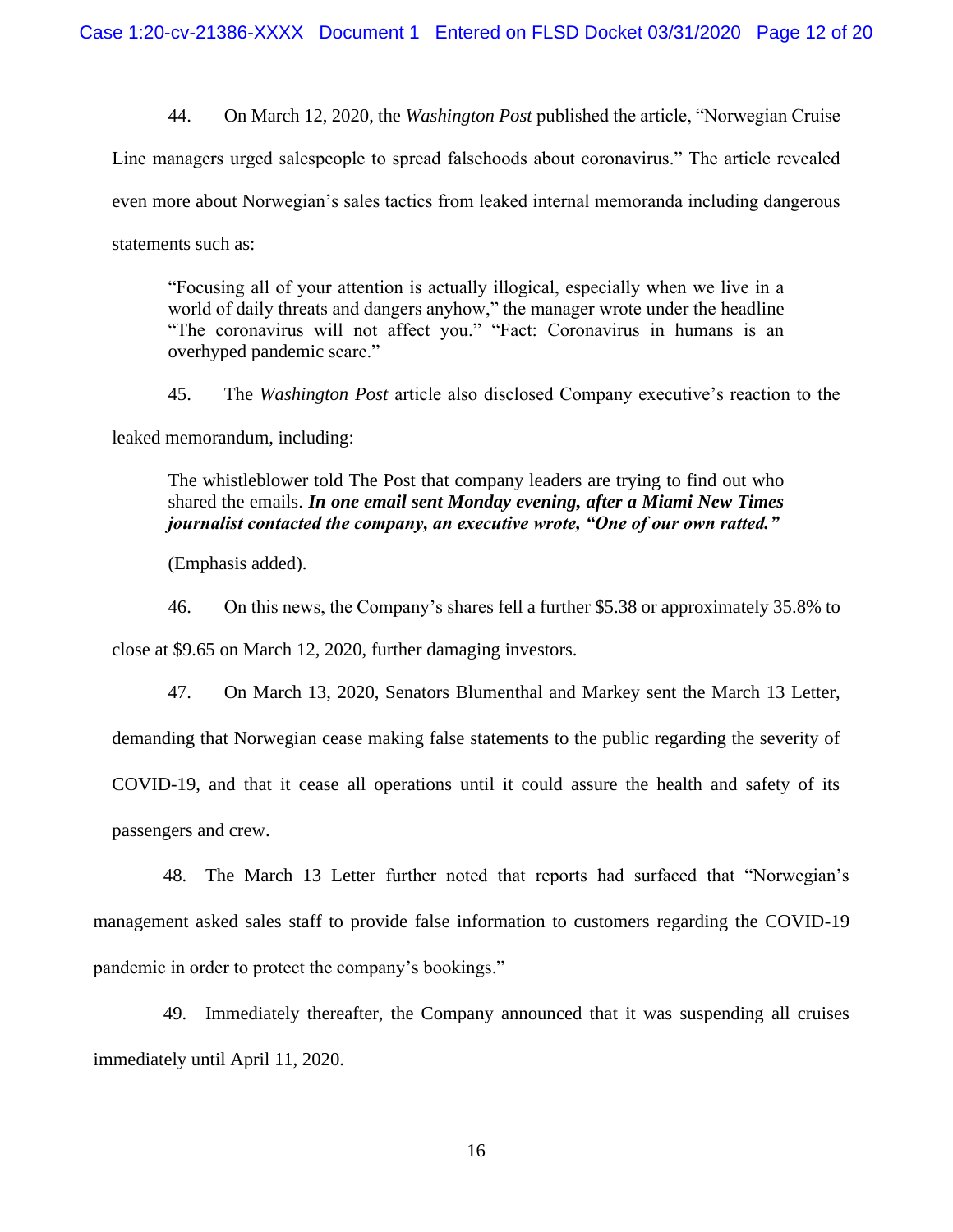50. On March 23, 2020 Florida's Attorney General Ashley Moody announced an investigation into allegations that Norwegian was engaging in "misleading and potentially dangerous sales pitches" and specifically whether Norwegian fed its sales force "inaccurate one-liners" to respond to customer concerns about COVID-19. According to the announcement: "The misleading sales scripts downplayed the severity and highly contagious nature of the novel coronavirus in an effort to close cruise package sales." <sup>2</sup>

51. As a result of Defendants' wrongful acts and omissions, and the precipitous decline in the market value of the Company's securities, Plaintiff and other Class members have suffered significant losses and damages.

# **PLAINTIFF'S CLASS ACTION ALLEGATIONS**

52. Plaintiff brings this action as a class action pursuant to Federal Rule of Civil Procedure 23(a) and (b)(3) on behalf of a class consisting of all persons other than Defendants who purchased or otherwise acquired Norwegian securities, or sold put options on Norwegian securities, publicly traded on NYSE during the Class Period and who were damaged thereby (the "Class"). Excluded from the Class are Defendants, the officers and directors of Norwegian, members of the Individual Defendants' immediate families and their legal representatives, heirs, successors or assigns and any entity in which the Individual Defendants have or had a controlling interest.

53. The members of the Class are so numerous that joinder of all members is impracticable. Throughout the Class Period, Norwegian securities were actively traded on NYSE.

<sup>2.</sup> *See* AG news release dated March 23, 2020 entitled "Attorney General Moody Launches Investigation into Norwegian Cruise Lines Over Allegations of Dangerous COVID-19 Sales Pitches" online at (last accessed March 2020) [http://myfloridalegal.com/852562220065EE67.nsf/0/83ECB3F9521E990E85258534006D9450?Open&Highli](http://myfloridalegal.com/852562220065EE67.nsf/0/83ECB3F9521E990E85258534006D9450?Open&Highlight=0,norwegian) [ght=0,norwegian](http://myfloridalegal.com/852562220065EE67.nsf/0/83ECB3F9521E990E85258534006D9450?Open&Highlight=0,norwegian)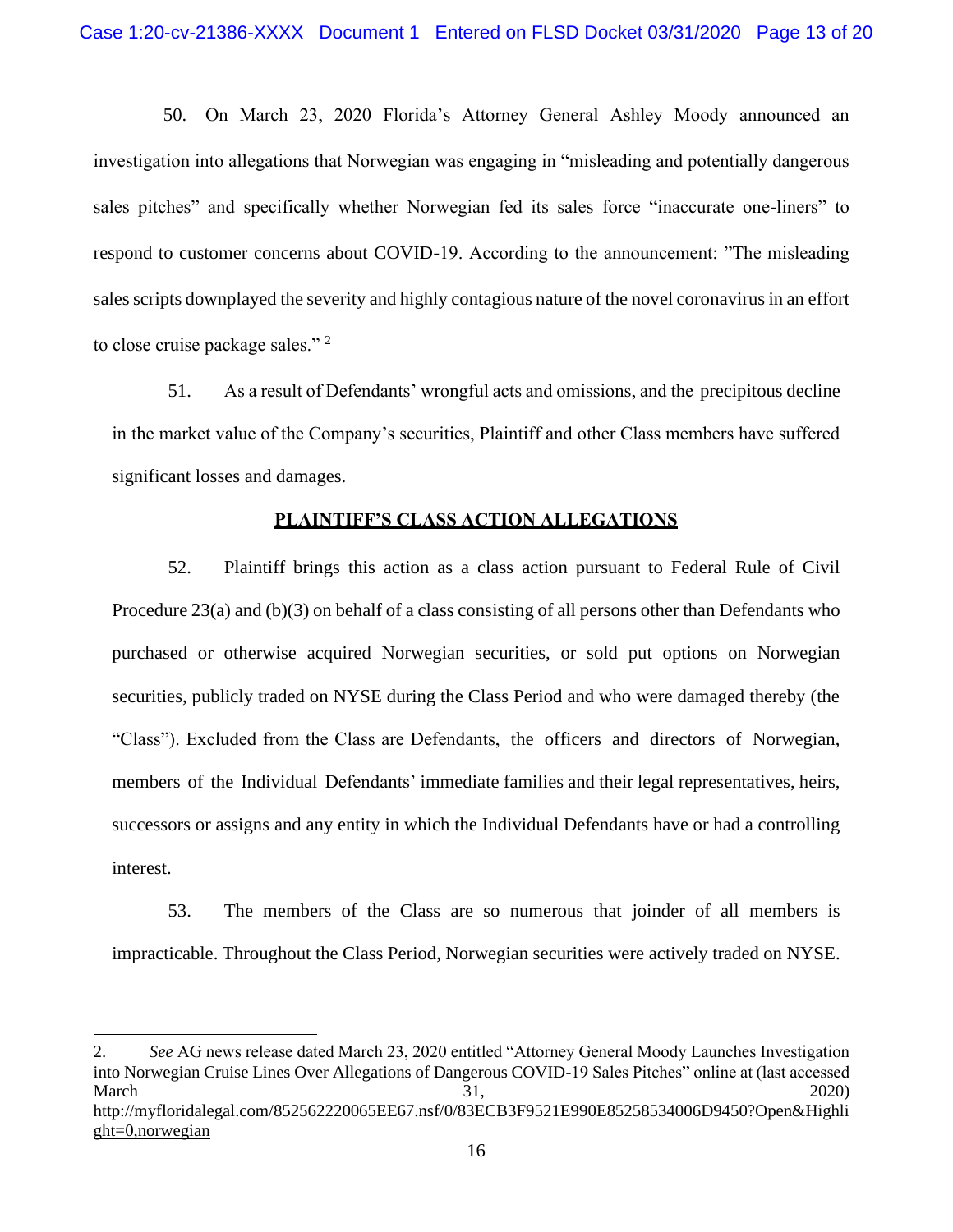While the exact number of Class members is unknown to Plaintiff at this time and can be ascertained only through appropriate discovery, Plaintiff believes that there are hundreds, if not thousands of members in the proposed Class.

54. Plaintiff's claims are typical of the claims of the members of the Class as all members of the Class are similarly affected by defendants' wrongful conduct in violation of federal law that is complained of herein.

55. Plaintiff will fairly and adequately protect the interests of the members of the Class and has retained counsel competent and experienced in class and securities litigation. Plaintiff has no interests antagonistic to or in conflict with those of the Class.

56. Common questions of law and fact exist as to all members of the Class and predominate over any questions solely affecting individual members of the Class. Among the questions of law and fact common to the Class are:

- a. whether the Exchange Act was violated by Defendants' acts as alleged herein;
- b. whether statements made by Defendants to the investing public during the Class Period misrepresented material facts about the financial condition and business Norwegian;
- c. whether Defendants' public statements to the investing public during the Class Period omitted material facts necessary to make the statements made, in light of the circumstances under which they were made, not misleading;
- d. whether the Defendants caused the Company to issue false and misleading SEC filings during the Class Period;
- e. whether Defendants acted knowingly or recklessly in issuing false and SEC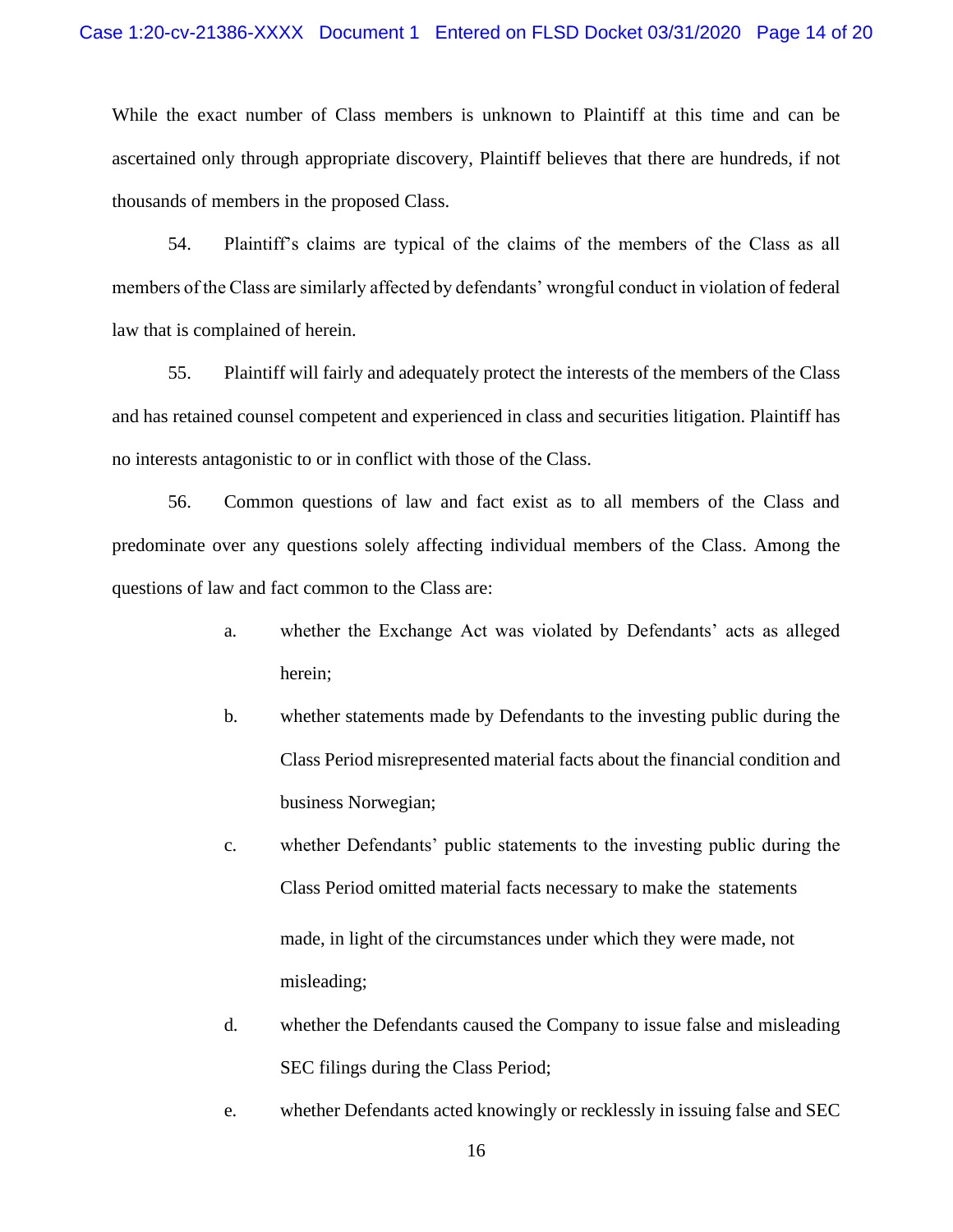filing

- f. whether the prices of Norwegian's securities during the Class Period were artificially inflated because of the Defendants' conduct complained of herein; and
- g. whether the members of the Class have sustained damages and, if so, what is the proper measure of damages.

57. A class action is superior to all other available methods for the fair and efficient adjudication of this controversy since joinder of all members is impracticable. Furthermore, as the damages suffered by individual Class members may be relatively small, the expense and burden of individual litigation make it impossible for members of the Class to individually redress the wrongs done to them. There will be no difficulty in the management of this action as a class action.

58. Plaintiff will rely, in part, upon the presumption of reliance established by the fraudon-the-market doctrine in that:

- a. Norwegian securities met the requirements for listing, and were listed and actively traded on NYSE, a highly efficient and automated market;
- b. As a public issuer, the Company filed periodic public reports with the SEC and NYSE;
- c. The Company regularly communicated with public investors via established market communication mechanisms, including through the regular dissemination of press releases via major newswire services and through other wide-ranging public disclosures, such as communications with the financial press and other similar reporting services; and
- d. The Company was followed by a number of securities analysts employed by major brokerage firms who wrote reports that were widely distributed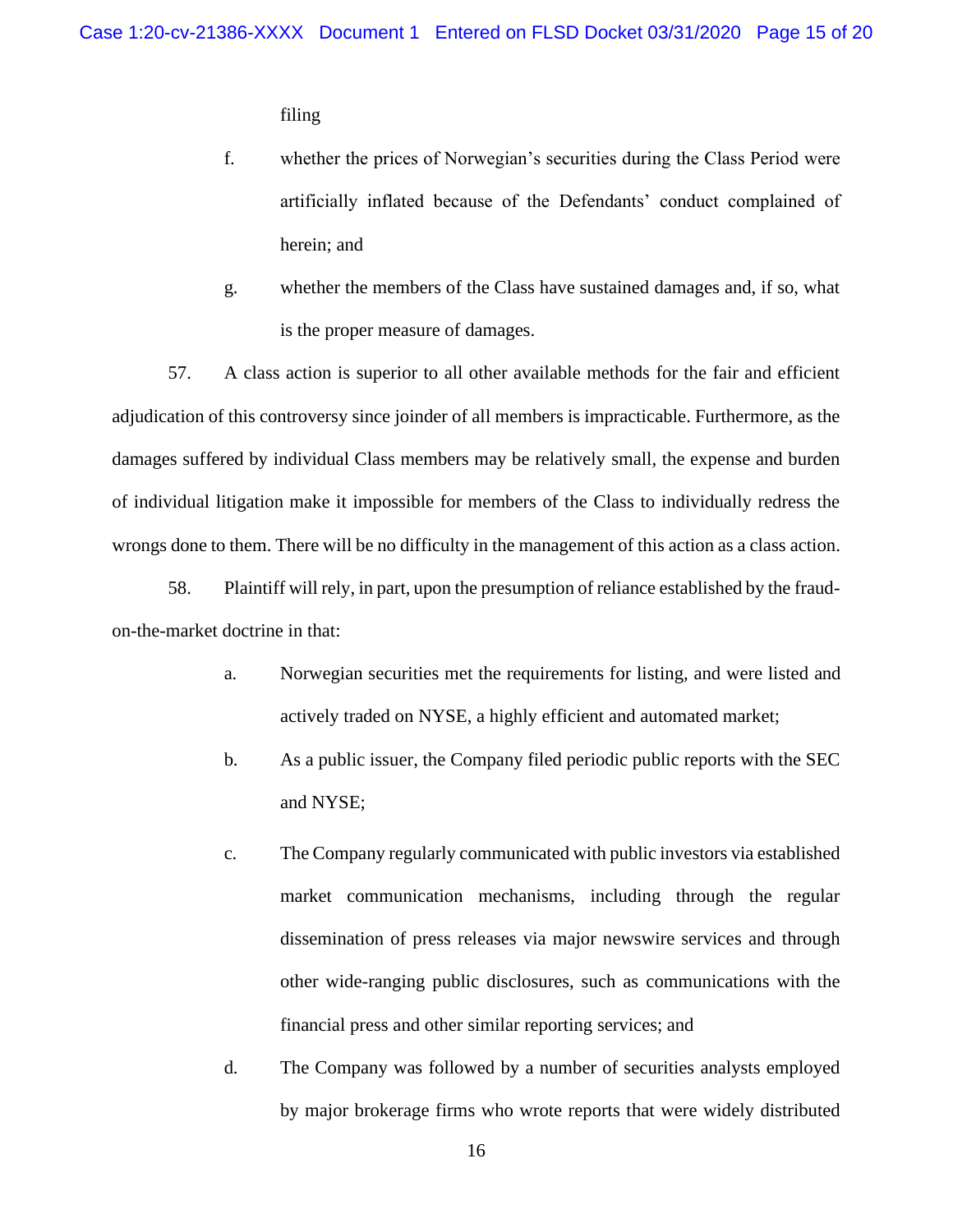and publicly available.

59. Based on the foregoing, the market for Norwegian securities promptly digested current information regarding the Company from all publicly available sources and reflected such information in the prices of the shares, and Plaintiff and the members of the Class are entitled to a presumption of reliance upon the integrity of the market.

60. Alternatively, Plaintiff and the members of the Class are entitled to the presumption of reliance established by the Supreme Court in *Affiliated Ute Citizens of the State of Utah v. United States*, 406 U.S. 128 (1972), as Defendants omitted material information in their Class Period statements in violation of a duty to disclose such information as detailed above.

### **COUNT I**

# **For Violations of Section 10(b) And Rule 10b-5 Promulgated Thereunder Against All Defendants**

61. Plaintiff repeats and realleges each and every allegation contained above as if fully set forth herein.

62. This Count is asserted against Defendants based upon Section 10(b) of the Exchange Act, 15 U.S.C. § 78j(b), and Rule 10b-5 promulgated thereunder by the SEC.

63. During the Class Period, Defendants, individually and in concert, directly or indirectly, disseminated or approved the false statements specified above, which they knew or deliberately disregarded were misleading in that they contained misrepresentations and failed to disclose material facts necessary in order to make the statements made, in light of the circumstances under which they were made, not misleading.

64. Defendants violated §10(b) of the 1934 Act and Rule 10b-5 in that they: employed devices, schemes and artifices to defraud; made untrue statements of material facts or omitted to state material facts necessary in order to make the statements made, in light of the circumstances under which they were made, not misleading; or engaged in acts, practices and a course of business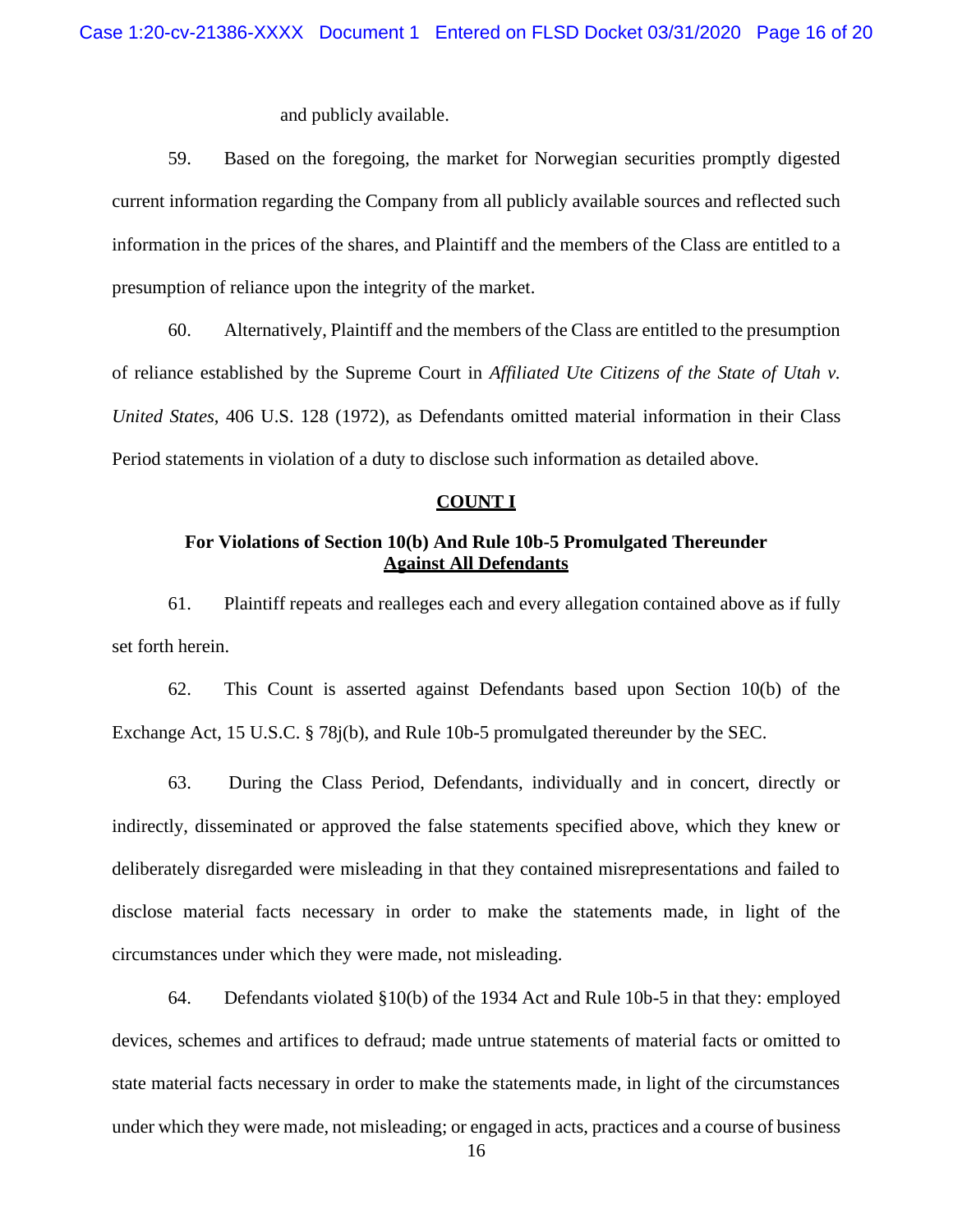that operated as a fraud or deceit upon plaintiff and others similarly situated in connection with their purchases of Norwegian securities during the Class Period.

65. Defendants acted with scienter in that they knew that the public documents and statements issued or disseminated in the name of the Company were materially false and misleading; knew that such statements or documents would be issued or disseminated to the investing public; and knowingly and substantially participated, or acquiesced in the issuance or dissemination of such statements or documents as primary violations of the securities laws. These defendants by virtue of their receipt of information reflecting the true facts of Norwegian, their control over, and/or receipt and/or modification of the Company's allegedly materially misleading statements, and/or their associations with the Company which made them privy to confidential proprietary information concerning the Company, participated in the fraudulent scheme alleged herein.

66. Individual Defendants, who are the senior officers and/or directors of the Company, had actual knowledge of the material omissions and/or the falsity of the material statements set forth above, and intended to deceive Plaintiff and the other members of the Class, or, in the alternative, acted with reckless disregard for the truth when they failed to ascertain and disclose the true facts in the statements made by them or other Company personnel to members of the investing public, including Plaintiff and the Class. On February 20, 2020, as set forth, in paragraph 21 above, Defendant Del Rio sold shares of Norwegian while, upon information and belief, he was in possession of material adverse information regarding the Company.

67. As a result of the foregoing, the market price of Norwegian securities was artificially inflated during the Class Period. In ignorance of the falsity of Defendants' statements, Plaintiff and the other members of the Class relied on the statements described above and/or the integrity of the market price of Norwegian securities during the Class Period in purchasing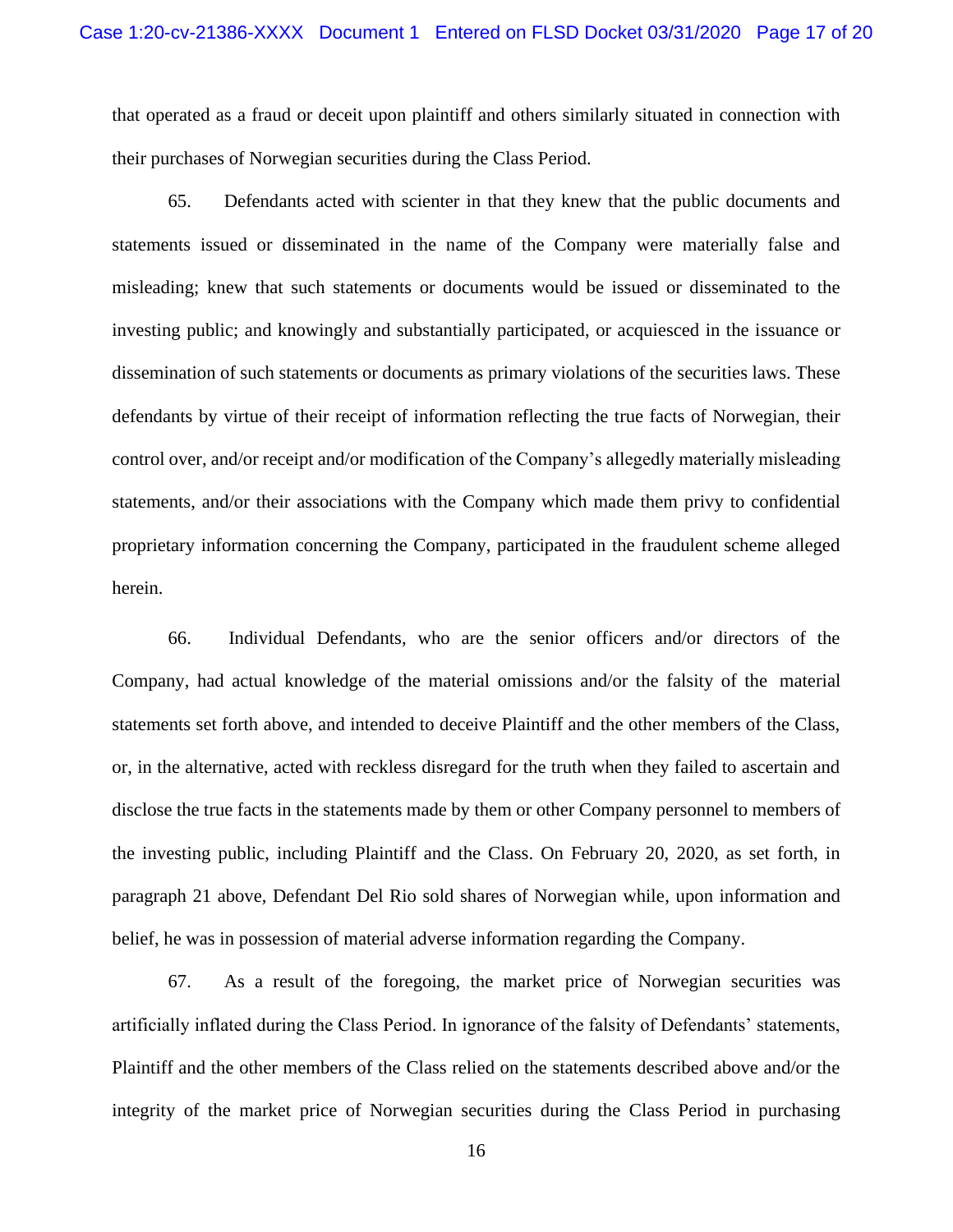Norwegian securities at prices that were artificially inflated as a result of Defendants' false and misleading statements.

68. Had Plaintiff and the other members of the Class been aware that the market price of Norwegian securities had been artificially and falsely inflated by Defendants' misleading statements and by the material adverse information which Defendants did not disclose, they would not have purchased Norwegian securities at the artificially inflated prices that they did, or at all.

69. As a result of the wrongful conduct alleged herein, Plaintiff and other members of the Class have suffered damages in an amount to be established at trial.

70. By reason of the foregoing, Defendants have violated Section 10(b) of the 1934 Act and Rule 10b-5 promulgated thereunder and are liable to the plaintiff and the other members of the Class for substantial damages which they suffered in connection with their purchase of Norwegian securities during the Class Period.

### **COUNT II**

### **Violations of Section 20(a) of the Exchange Act Against the Individual Defendants**

71. Plaintiff repeats and realleges each and every allegation contained in the foregoing paragraphs as if fully set forth herein.

72. During the Class Period, the Individual Defendants participated in the operation and management of the Company, and conducted and participated, directly and indirectly, in the conduct of the Company's business affairs. Because of their senior positions, they knew the adverse non-public information about Norwegian's misstatement of revenue and profit and false financial statements.

73. As officers and/or directors of a publicly owned company, the Individual Defendants had a duty to disseminate accurate and truthful information with respect to the Company's financial condition and results of operations, and to correct promptly any public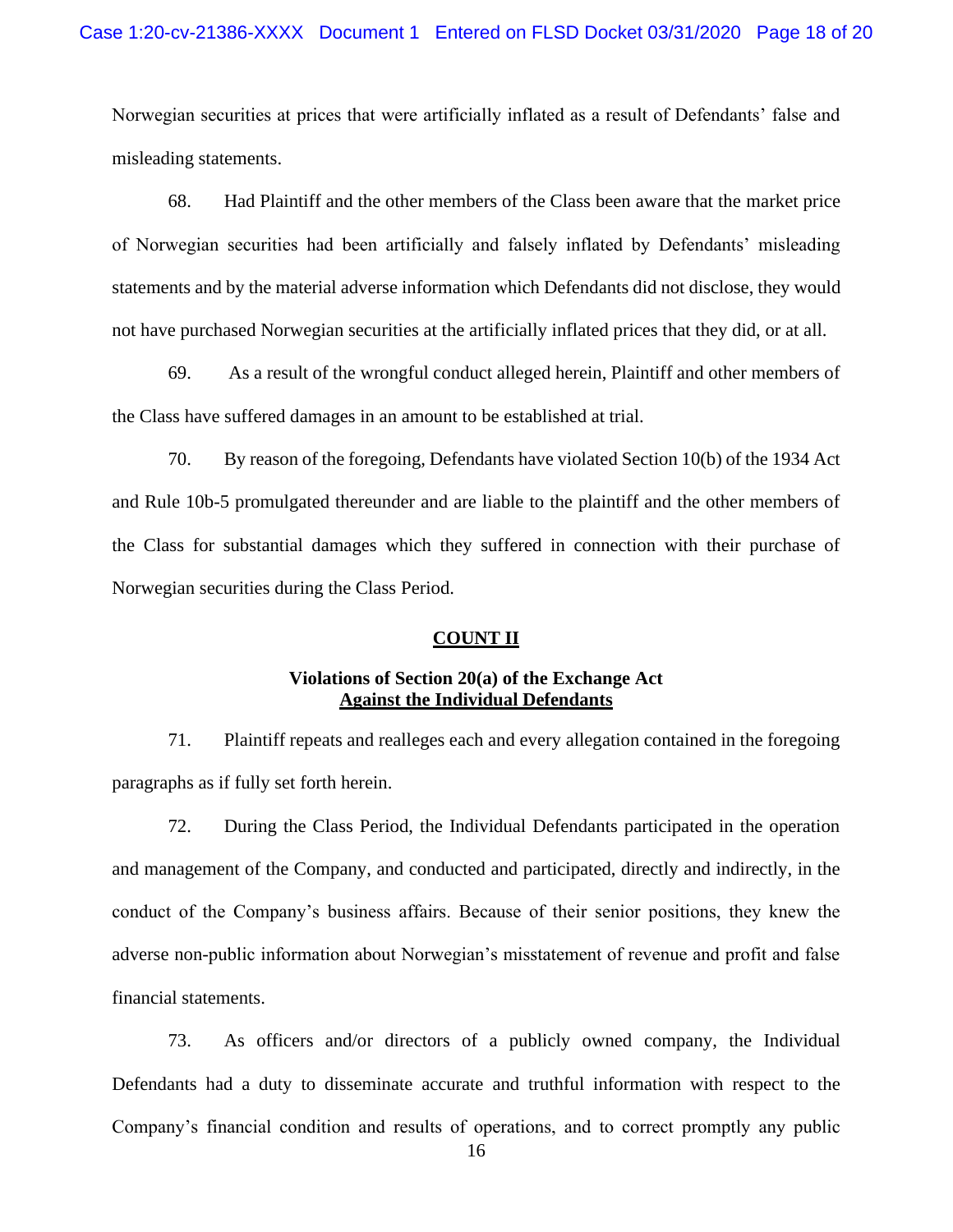statements issued by the Company which had become materially false or misleading.

74. Because of their positions of control and authority as senior officers, the Individual Defendants were able to, and did, control the contents of the various reports, press releases and public filings which the Company disseminated in the marketplace during the Class Period concerning the Company's results of operations. Throughout the Class Period, the Individual Defendants exercised their power and authority to cause the Company to engage in the wrongful acts complained of herein. The Individual Defendants therefore, were "controlling persons" of the Company within the meaning of Section 20(a) of the Exchange Act. In this capacity, they participated in the unlawful conduct alleged which artificially inflated the market price of Norwegian securities.

75. By reason of the above conduct, the Individual Defendants are liable pursuant to Section 20(a) of the Exchange Act for the violations committed by The Company.

### **PRAYER FOR RELIEF**

**WHEREFORE**, Plaintiff, individually and on behalf of the Class, prays for judgment and relief as follows:

(a) declaring this action to be a proper class action, designating Plaintiff as Lead Plaintiff and certifying plaintiff as a class representative under Rule 23 of the Federal Rules of Civil Procedure and designating plaintiff's counsel as Lead Counsel;

(b) awarding damages in favor of Plaintiff and the other Class members against all defendants, jointly and severally, together with interest thereon;

(c) awarding plaintiff and the Class reasonable costs and expenses incurred in this action, including counsel fees and expert fees; and

(d) awarding Plaintiff and other members of the Class such other and further relief as the Court may deem just and proper.

16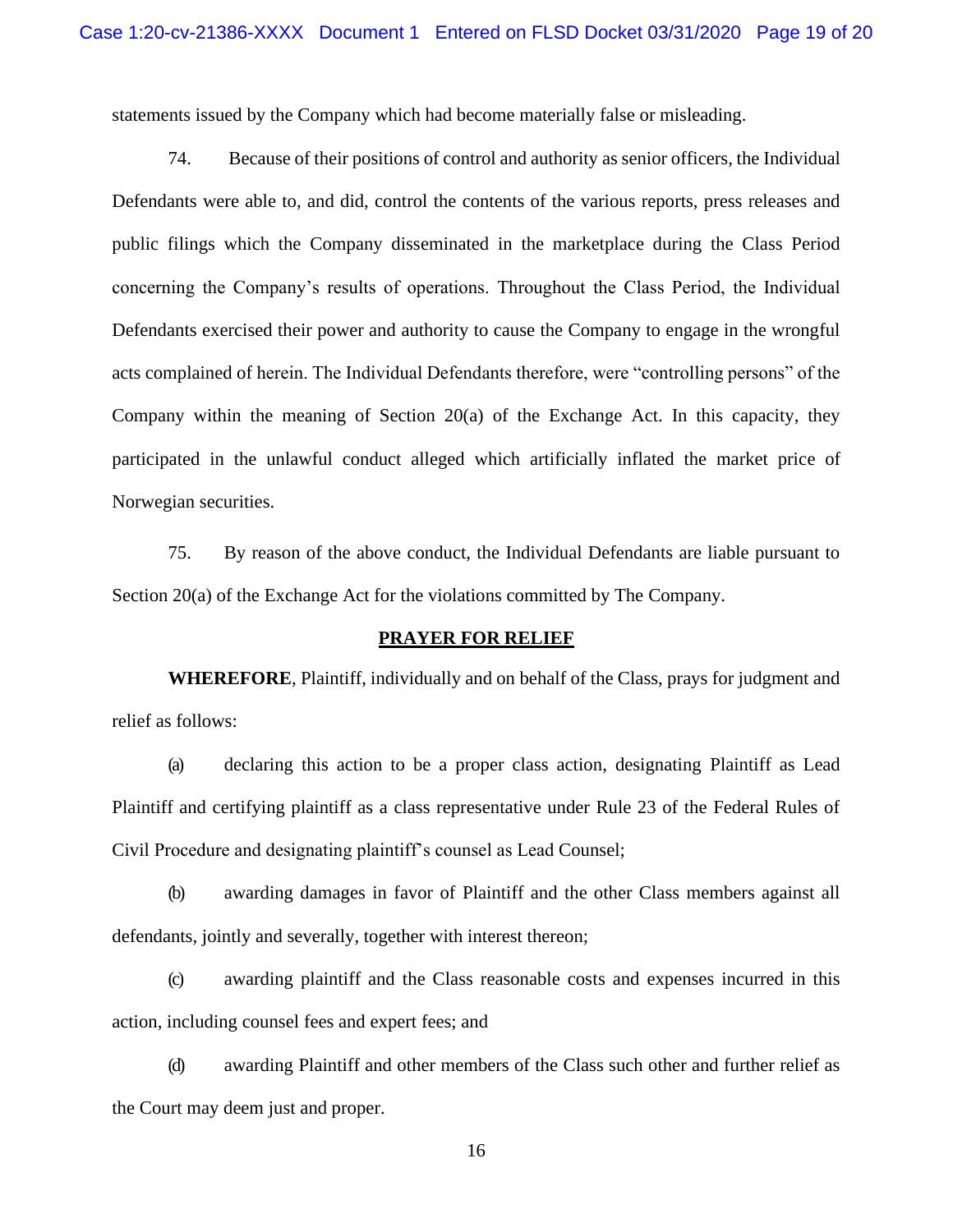Case 1:20-cv-21386-XXXX Document 1 Entered on FLSD Docket 03/31/2020 Page 20 of 20

### **JURY TRIAL DEMANDED**

Plaintiff hereby demands a trial by jury.

Dated: March 31, 2020

Respectfully submitted,

*/s/Joshua H. Eggnatz* Joshua H. Eggnatz **EGGNATZ PASCUCCI, P.A.**  7450 Griffin Road, Suite 230 Davie, FL 33314 Email: JEggnatz@JusticeEarned.com Phone: (954) 889-3359 Fax: (954) 889-5913

### *Local Counsel for Movant Abraham Atachbarian*

Of Counsel:

Lynda J. Grant *(Pro Hac Vice Forthcoming)*  **THEGRANTLAWFIRM, PLLC**  521 Fifth Avenue,  $17<sup>th</sup>$  Floor New York, NY 10175 T/212-292-4441 F/212-292-4442 [E-mail: lgrant@grantfirm.com](mailto:E-mail:%20lgrant@grantfirm.com)

Howard T. Longman *(Pro Hac Vice Forthcoming)*  **STULL STULL & BRODY**  6 East  $45^{\text{th}}$  Street— $5^{\text{th}}$  Floor New York, NY 10017 T/ 212-687-7230 F/212-490-2022 E-mail: hlongman@ssbny.com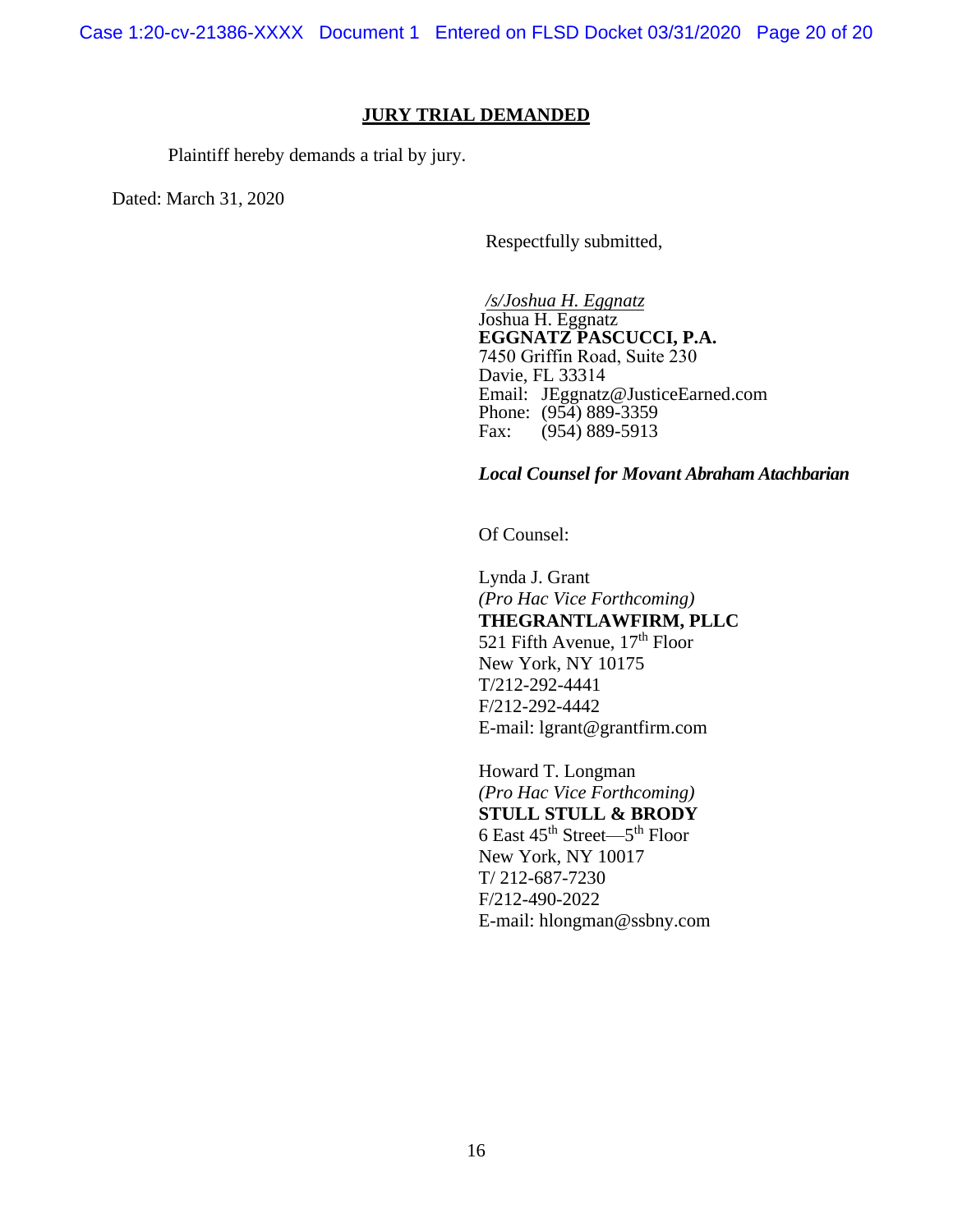# **EXHIBIT A**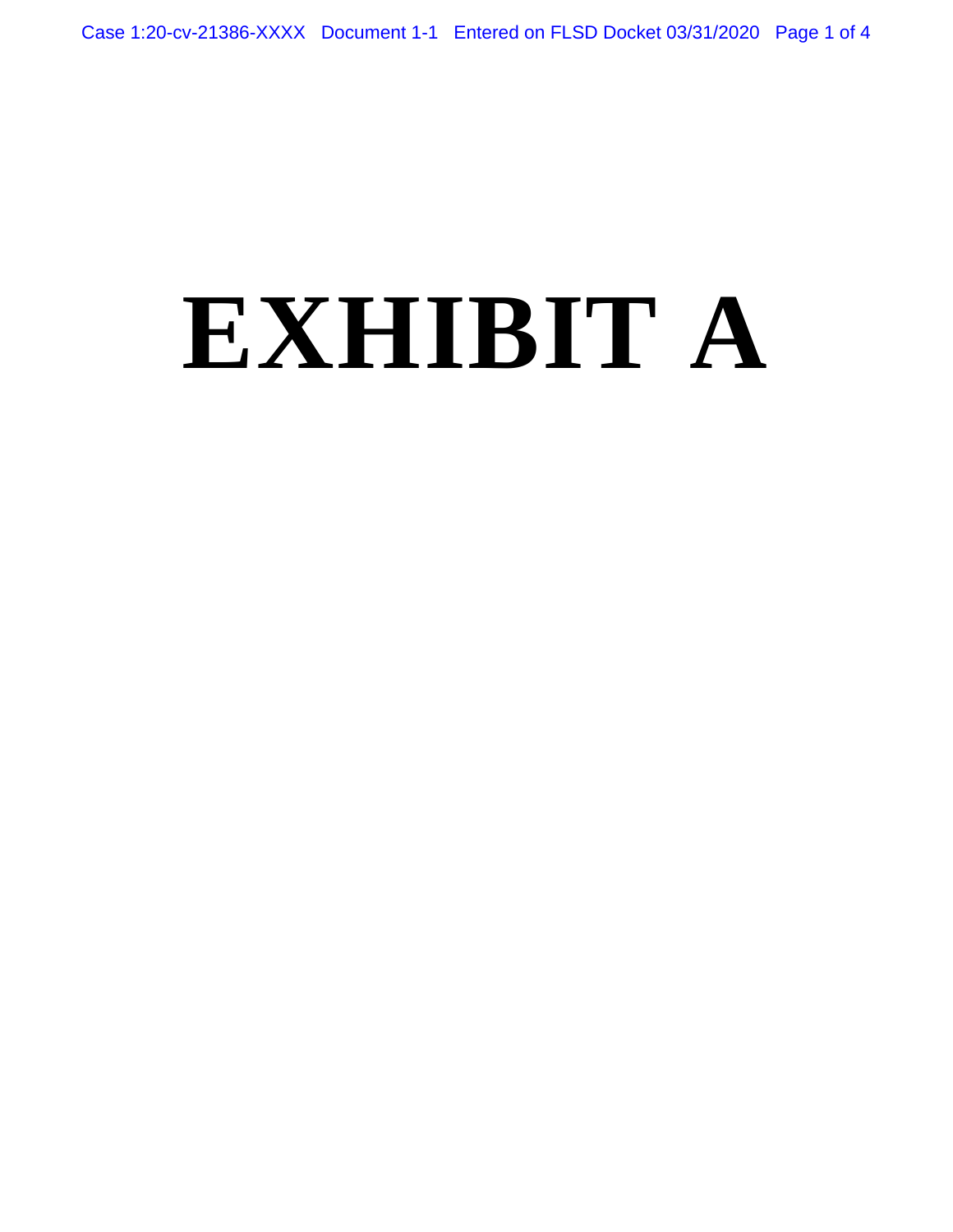# **CERTIFICATION OF NAMED PLAINTIFF PURSUANT TO FEDERAL SECURITIES LAWS**

Abraham Atachbarian declares:

1. I have reviewed the Class Action Complaint for Violations of Federal Securities

Laws ("Complaint") and have authorized its filing.

2. I did not acquire the securities that are the subject of this action at the direction of

counsel or in order to participate in this private action or any other litigation under the federal

3. I am willing to serve as a representative party on behalf of the Class (as defined in

the Complaint), including providing testimony at deposition and trial, if necessary.

- 4. I have made the following transaction(s) in the securities that are the subject of this action:
	-

# **5. NCLH Feb 21 '20 \$50 Put**

| <b>Transaction</b> | <b>Trade Date</b> | Quantity | <b>Price Per Option</b> |
|--------------------|-------------------|----------|-------------------------|
| Sale               | 2/20/20           | 10       | \$1.53                  |
| Purchase           | 2/21/20           | 10       | \$2.83                  |
| Purchase           | 2/21/20           | 10       | \$3.00                  |

# **NCLH Mar 20 '20 \$50 Put**

| <b>Transaction</b> | <b>Trade Date</b> | Quantity | <b>Price Per Option</b> |  |  |
|--------------------|-------------------|----------|-------------------------|--|--|
| Sale               | 2/21/20           | 10       | \$3.42                  |  |  |
| Sale               | 2/21/20           | 10       | \$3.52                  |  |  |

# **Purchase through Exercise of Puts**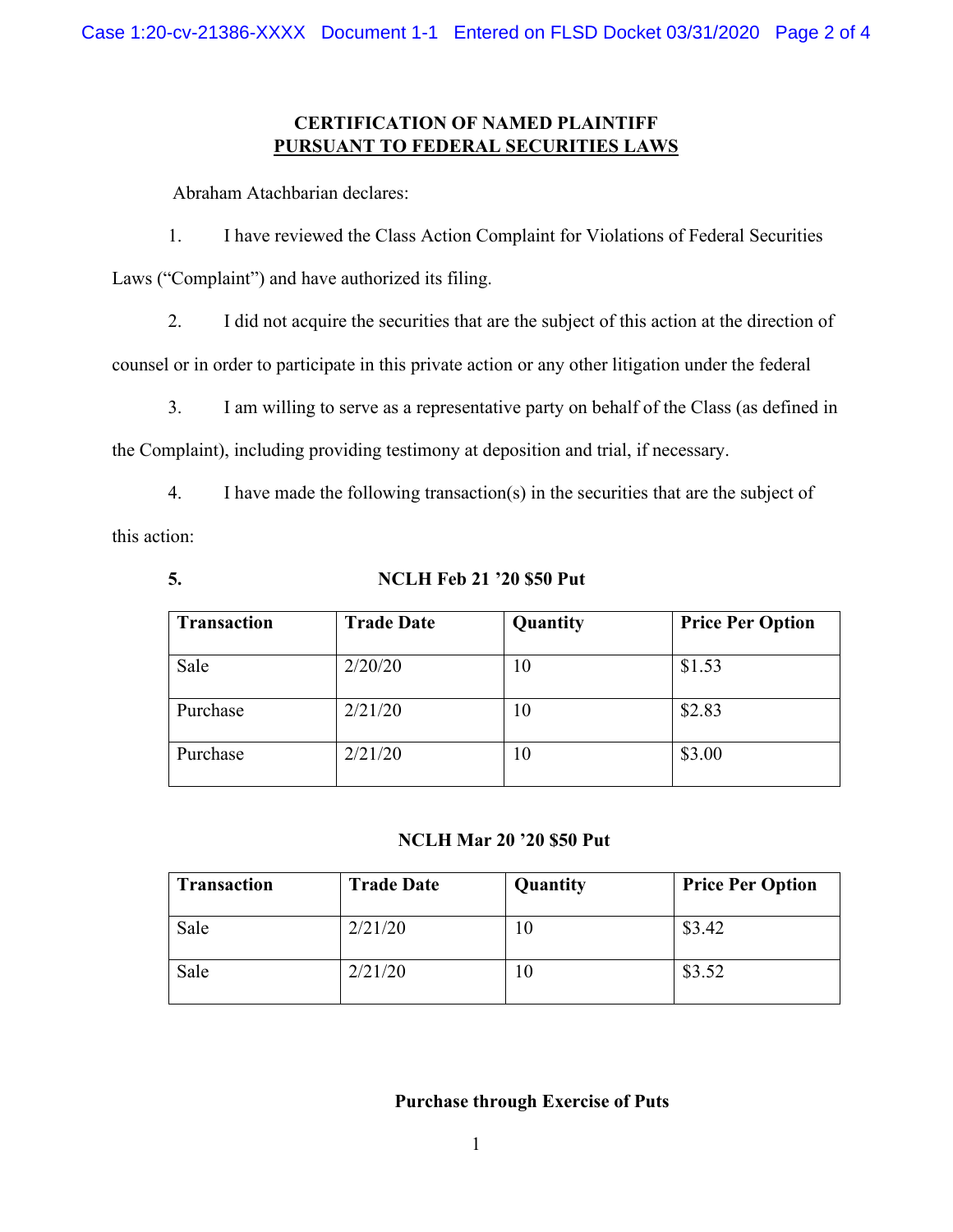| <b>Transaction</b>    | <b>Trade Date</b> | Quantity | <b>Price Per Share</b> |
|-----------------------|-------------------|----------|------------------------|
|                       |                   |          |                        |
| Purchase of shares    | 2/28/20           | 700      | \$50.00                |
| through exercise of 7 |                   |          |                        |
| NCLH Mar 20 '20       |                   |          |                        |
| \$50 Put              |                   |          |                        |
| Purchase of shares    | 3/3/20            | 300      | \$50.00                |
| through exercise of 3 |                   |          |                        |
| NCLH Mar 20 '20       |                   |          |                        |
| \$50 Put              |                   |          |                        |
| Purchase of shares    | 3/3/20            | 1000     | \$50.00                |
| through exercise of   |                   |          |                        |
| 10 NCLH Mar 20        |                   |          |                        |
| '20 \$50 Put          |                   |          |                        |

6. I have not sought to serve or served as a representative party in a class action that was filed under the federal securities laws within the three-year period prior to the date of this Certification.

7. I will not accept any payment for serving as a representative party on behalf of the Class beyond the my pro rata share of any recovery, except such reasonable costs and expenses (including lost wages) directly relating to the representation of the Class as ordered or approved by the Court.

I declare under penalty of perjury that the foregoing is true and correct.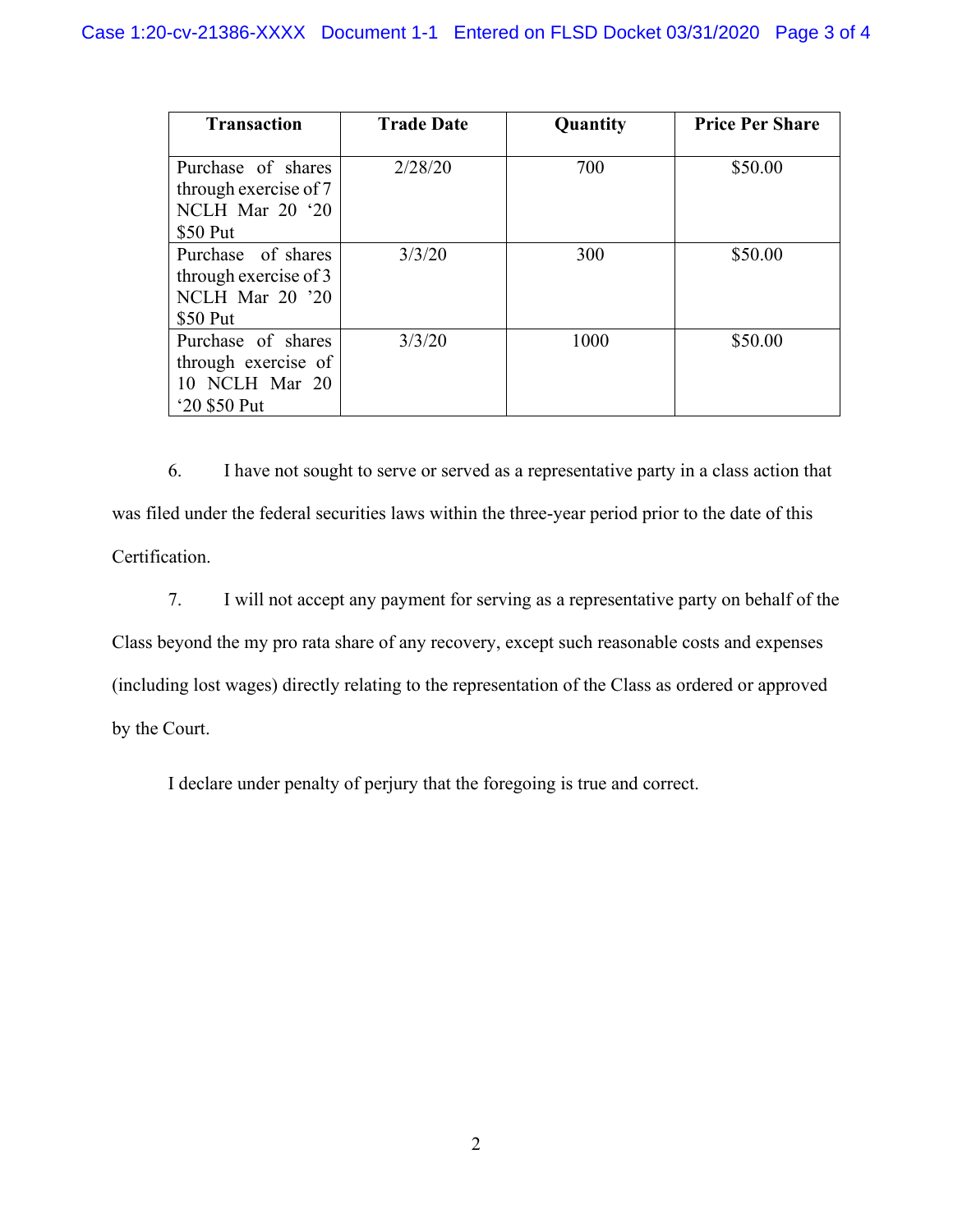Case 1:20-cv-21386-XXXX Document 1-1 Entered on FLSD Docket 03/31/2020 Page 4 of 4

Executed this  $\mathcal{Q}_\text{O}$  day of March 2020.

Re C Abraham Atachbarian

 $\sqrt{2}$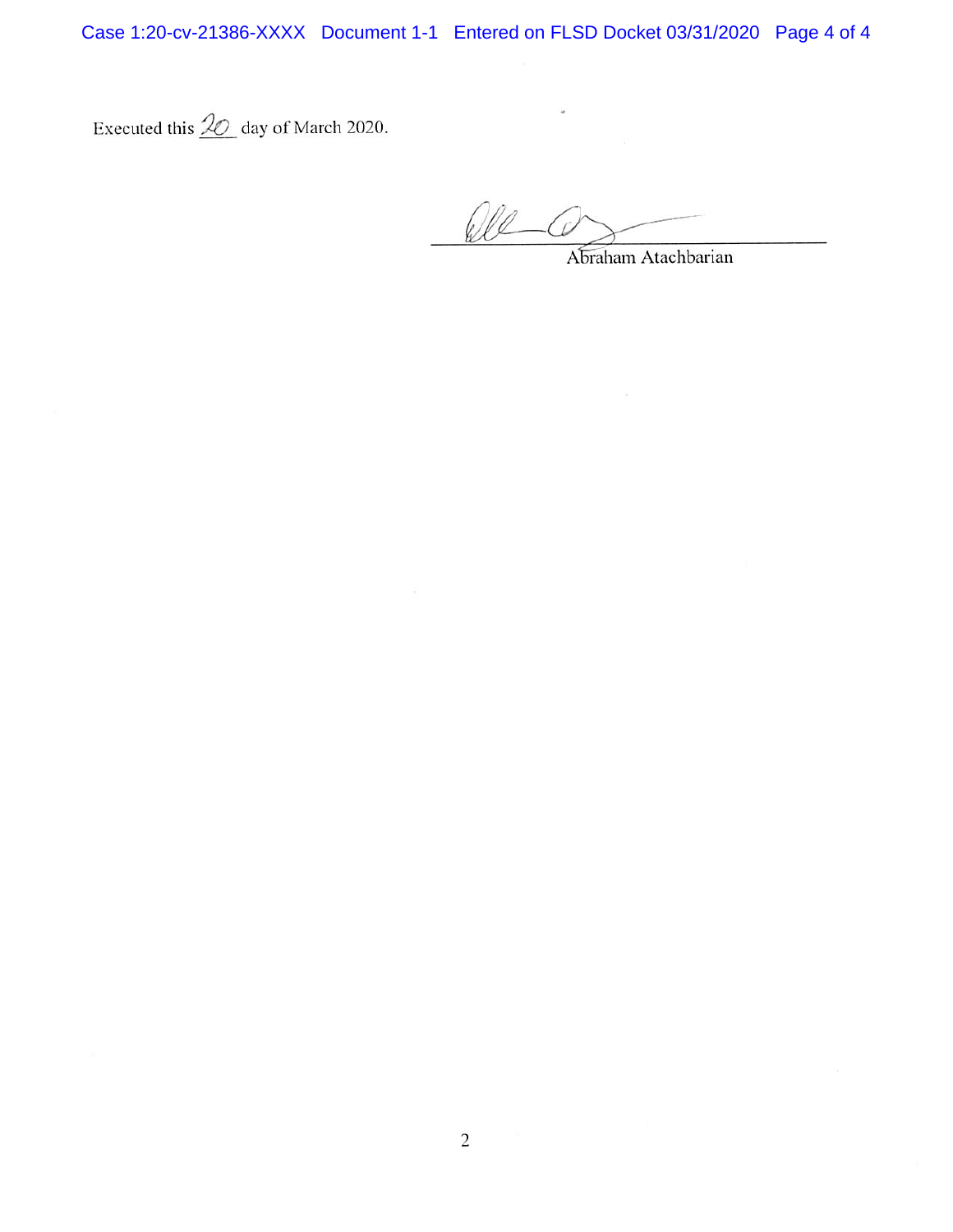# IS 44 (Rev. **Case S. 20 cW 21386-XXXX** Document VII CENTER CSONT FLISD Docket 03/31/2020 Page 1 of 1

The JS 44 civil cover sheet and the information contained herein neither replace nor supplement the filing and service of pleadings or other papers as required by law, except as provided by local rules of court. This form,

### I. (a) PLAINTIFFS ABRAHAM ATACHBARIAN, Individually and DEFENDANTS on Behalf of All Others Similarly Situated,

### DEFENDANTS NORWEGIAN CRUISE LINES, FRANK J. DEL RIO, and MARK A. KEMPA,  $\mathbf{E}$

| (b)                                                                                               | County of Residence of First Listed Plaintiff Miami-Dade<br>(EXCEPT IN U.S. PLAINTIFF CASES) |                                                                                                                                                                                                                           |                                                                                                                                                                                                                                       | County of Residence of First Listed Defendant<br>(IN U.S. PLAINTIFF CASES ONLY) |                                                                               |                                                            |                                                         |  |
|---------------------------------------------------------------------------------------------------|----------------------------------------------------------------------------------------------|---------------------------------------------------------------------------------------------------------------------------------------------------------------------------------------------------------------------------|---------------------------------------------------------------------------------------------------------------------------------------------------------------------------------------------------------------------------------------|---------------------------------------------------------------------------------|-------------------------------------------------------------------------------|------------------------------------------------------------|---------------------------------------------------------|--|
|                                                                                                   |                                                                                              |                                                                                                                                                                                                                           | NOTE:                                                                                                                                                                                                                                 |                                                                                 | IN LAND CONDEMNATION CASES, USE THE LOCATION OF                               |                                                            |                                                         |  |
| (c) Attorneys (Firm Name, Address, and Telephone Number)                                          |                                                                                              |                                                                                                                                                                                                                           | Attorneys (If Known)                                                                                                                                                                                                                  |                                                                                 | THE TRACT OF LAND INVOLVED.                                                   |                                                            |                                                         |  |
| Eggnatz Pascucci, P.A., 7450 Griffin Road, Suite 230, Davie, FL 33314,<br>Telephone: 954-889-3359 |                                                                                              |                                                                                                                                                                                                                           |                                                                                                                                                                                                                                       |                                                                                 |                                                                               |                                                            |                                                         |  |
| (d) Check County Where Action Arose:                                                              |                                                                                              |                                                                                                                                                                                                                           | MIAMI-DADE O MONROE O BROWARD O PALM BEACH O MARTIN O ST. LUCIE O INDIAN RIVER O OKEECHOBEE O HIGHLANDS                                                                                                                               |                                                                                 |                                                                               |                                                            |                                                         |  |
| <b>II. BASIS OF JURISDICTION</b>                                                                  |                                                                                              | (Place an "X" in One Box Only)                                                                                                                                                                                            | <b>III. CITIZENSHIP OF PRINCIPAL PARTIES</b> (Place an "X" in One Box for Plaintiff)                                                                                                                                                  |                                                                                 |                                                                               |                                                            |                                                         |  |
| U.S. Government                                                                                   | $\sqrt{3}$                                                                                   | Federal Question                                                                                                                                                                                                          | (For Diversity Cases Only)                                                                                                                                                                                                            | <b>DEF</b><br><b>PTF</b>                                                        |                                                                               | and One Box for Defendant)                                 | <b>PTF</b><br>DEF                                       |  |
| $\Box$ 1<br>Plaintiff                                                                             | (U.S. Government Not a Party)                                                                |                                                                                                                                                                                                                           | Citizen of This State                                                                                                                                                                                                                 | $\Box$ 1<br>$\Box$ 1                                                            | Incorporated or Principal Place<br>of Business In This State                  |                                                            | $\Box$ <sup>4</sup><br>П4                               |  |
| $\Box$ 2 U.S. Government<br>Defendant                                                             | $\Box$                                                                                       | Diversity<br>(Indicate Citizenship of Parties in Item III)                                                                                                                                                                | Citizen of Another State                                                                                                                                                                                                              | $\Box$ 2<br>$\Box$ 2                                                            | Incorporated and Principal Place<br>of Business In Another State              |                                                            | $\Box$ 5<br>$\Box$ 5                                    |  |
|                                                                                                   |                                                                                              |                                                                                                                                                                                                                           | Citizen or Subject of a<br>Foreign Country                                                                                                                                                                                            | 3<br>$\Box$ 3<br>П                                                              | Foreign Nation                                                                |                                                            | $\Box$ 6<br>П<br>- 6                                    |  |
| IV. NATURE OF SUIT (Place an "X" in One Box Only)<br><b>CONTRACT</b>                              |                                                                                              | <b>TORTS</b>                                                                                                                                                                                                              | Click here for: Nature of Suit Code Descriptions                                                                                                                                                                                      |                                                                                 | <b>BANKRUPTCY</b>                                                             |                                                            | <b>OTHER STATUTES</b>                                   |  |
| $\Box$ 110 Insurance                                                                              | PERSONAL INJURY                                                                              | PERSONAL INJURY                                                                                                                                                                                                           | <b>FORFEITURE/PENALTY</b><br>□ 625 Drug Related Seizure                                                                                                                                                                               |                                                                                 | $\Box$ 422 Appeal 28 USC 158                                                  | $\Box$ 375 False Claims Act                                |                                                         |  |
| $\Box$ 120 Marine                                                                                 | $\Box$ 310 Airplane                                                                          | $\Box$ 365 Personal Injury -                                                                                                                                                                                              | of Property 21 USC 881                                                                                                                                                                                                                | $\Box$ 423 Withdrawal                                                           |                                                                               | $\Box$ 376 Qui Tam (31 USC                                 |                                                         |  |
| $\Box$ 130 Miller Act<br>$\Box$ 140 Negotiable Instrument                                         | $\Box$ 315 Airplane Product<br>Liability                                                     | Product Liability<br>$\Box$ 367 Health Care/                                                                                                                                                                              | $\Box$ 690 Other                                                                                                                                                                                                                      |                                                                                 | 28 USC 157                                                                    | 3729(a)<br>400 State Reapportionment                       |                                                         |  |
| $\Box$ 150 Recovery of Overpayment<br>& Enforcement of Judgment                                   | $\Box$ 320 Assault, Libel &<br>Slander                                                       | Pharmaceutical                                                                                                                                                                                                            |                                                                                                                                                                                                                                       | $\Box$ 820 Copyrights                                                           | <b>PROPERTY RIGHTS</b>                                                        | $\Box$ 410 Antitrust<br>430 Banks and Banking<br>□.        |                                                         |  |
| □ 151 Medicare Act                                                                                | $\Box$ 330 Federal Employers'                                                                | Personal Injury<br>Product Liability                                                                                                                                                                                      |                                                                                                                                                                                                                                       | $\Box$ 830 Patent                                                               |                                                                               | $\Box$ 450 Commerce                                        |                                                         |  |
| $\Box$ 152 Recovery of Defaulted                                                                  | Liability                                                                                    | $\Box$ 368 Asbestos Personal                                                                                                                                                                                              |                                                                                                                                                                                                                                       |                                                                                 | $\frac{835 \text{ Patent} - \text{Abbreviated}}{\text{New Drug Application}}$ | $\Box$ 460 Deportation                                     |                                                         |  |
| Student Loans<br>(Excl. Veterans)                                                                 | $\Box$ 340 Marine<br>$\Box$ 345 Marine Product                                               | Injury Product<br>Liability                                                                                                                                                                                               | <b>LABOR</b>                                                                                                                                                                                                                          | $\Box$ 840 Trademark                                                            | <b>SOCIAL SECURITY</b>                                                        | Corrupt Organizations                                      | $\Box$ 470 Racketeer Influenced and                     |  |
| $\Box$ 153 Recovery of Overpayment                                                                | Liability                                                                                    |                                                                                                                                                                                                                           | PERSONAL PROPERTY □ 710 Fair Labor Standards                                                                                                                                                                                          | $\Box$ 861 HIA (1395ff)                                                         |                                                                               | $\Box$ 480 Consumer Credit                                 |                                                         |  |
| of Veteran's Benefits<br>$\Box$ 160 Stockholders' Suits                                           | $\Box$ 350 Motor Vehicle<br>$\Box$ 355 Motor Vehicle                                         | $\Box$ 370 Other Fraud<br>$\Box$ 371 Truth in Lending                                                                                                                                                                     | Act<br>$\Box$ 720 Labor/Mgmt. Relations                                                                                                                                                                                               | $\Box$ 862 Black Lung (923)                                                     | $\Box$ 863 DIWC/DIWW (405(g))                                                 | □<br>490 Cable/Sat TV                                      | 850 Securities/Commodities/                             |  |
| $\Box$ 190 Other Contract<br>□ 195 Contract Product Liability                                     | Product Liability<br>$\Box$ 360 Other Personal                                               | $\Box$ 380 Other Personal                                                                                                                                                                                                 | $\Box$ 740 Railway Labor Act<br>$\Box$ 751 Family and Medical                                                                                                                                                                         | $\Box$ 864 SSID Title XVI<br>$\Box$ 865 RSI (405(g))                            |                                                                               | Exchange                                                   | 890 Other Statutory Actions                             |  |
| $\Box$ 196 Franchise                                                                              | Injury                                                                                       | Property Damage<br>385 Property Damage                                                                                                                                                                                    | Leave Act                                                                                                                                                                                                                             |                                                                                 |                                                                               | □<br>891 Agricultural Acts                                 |                                                         |  |
|                                                                                                   | $\Box$ 362 Personal Injury -<br>Med. Malpractice                                             | Product Liability                                                                                                                                                                                                         | $\Box$ 790 Other Labor Litigation<br>$\Box$ 791 Empl. Ret. Inc.                                                                                                                                                                       |                                                                                 |                                                                               | □<br>п                                                     | 893 Environmental Matters<br>895 Freedom of Information |  |
| <b>REAL PROPERTY</b>                                                                              | <b>CIVIL RIGHTS</b>                                                                          | <b>PRISONER PETITIONS</b>                                                                                                                                                                                                 | Security Act                                                                                                                                                                                                                          |                                                                                 | <b>FEDERAL TAX SUITS</b>                                                      | Act                                                        |                                                         |  |
| $\Box$ 210 Land Condemnation<br>$\Box$ 220 Foreclosure                                            | $\Box$ 440 Other Civil Rights<br>$\Box$ 441 Voting                                           | <b>Habeas Corpus:</b><br>463 Alien Detainee<br>⊔                                                                                                                                                                          |                                                                                                                                                                                                                                       |                                                                                 | $\Box$ 870 Taxes (U.S. Plaintiff<br>or Defendant)                             | $\Box$ 896 Arbitration                                     | $\Box$ 899 Administrative Procedure                     |  |
| $\Box$ 230 Rent Lease & Ejectment                                                                 | $\Box$ 442 Employment                                                                        | 510 Motions to Vacate<br>Sentence                                                                                                                                                                                         |                                                                                                                                                                                                                                       | $\Box$ <sup>o</sup> USC 7609                                                    | 871 IRS-Third Party 26                                                        |                                                            | Act/Review or Appeal of                                 |  |
| $\Box$ 240 Torts to Land                                                                          | $\Box$ 443 Housing/<br>Accommodations                                                        | Other:                                                                                                                                                                                                                    |                                                                                                                                                                                                                                       |                                                                                 |                                                                               | Agency Decision                                            |                                                         |  |
| $\Box$ 245 Tort Product Liability                                                                 | $\Box$ 445 Amer. w/Disabilities - $\Box$ 530 General                                         |                                                                                                                                                                                                                           | <b>IMMIGRATION</b>                                                                                                                                                                                                                    |                                                                                 |                                                                               | □<br><b>Statutes</b>                                       | 950 Constitutionality of State                          |  |
| $\Box$ 290 All Other Real Property                                                                | Employment<br>Other<br>$\Box$ 448 Education                                                  | $\Box$ 535 Death Penalty<br>$\Box$ 446 Amer. w/Disabilities - $\Box$ 540 Mandamus & Other $\Box$ 465 Other Immigration<br>$\Box$ 550 Civil Rights<br>$\Box$ 555 Prison Condition<br>560 Civil Detainee -<br>Conditions of | $\Box$ 462 Naturalization Application<br>Actions                                                                                                                                                                                      |                                                                                 |                                                                               |                                                            |                                                         |  |
| V. ORIGIN                                                                                         | (Place an "X" in One Box Only)                                                               | Confinement                                                                                                                                                                                                               |                                                                                                                                                                                                                                       |                                                                                 |                                                                               |                                                            |                                                         |  |
| $\sqrt{1}$ 1 Original<br>2 Removed<br>from State<br>Proceeding<br>Court                           | $\Box$ 3 Re-filed $\Box$<br>$\overline{4}$<br>(See VI<br>below)                              | Reinstated<br>-5<br>П<br>or<br>(specify)<br>Reopened                                                                                                                                                                      | ப<br>6 Multidistrict<br>Transferred from<br>another district<br>Litigation<br>Transfer                                                                                                                                                | 7<br>Appeal to                                                                  | 8<br>District Judge<br>from Magistrate<br>Judgment                            | Multidistrict $\Box$ 9<br>Litigation<br>$-$ Direct<br>File | Remanded from<br>Appellate Court                        |  |
| VI. RELATED/                                                                                      | (See instructions): a) Re-filed Case                                                         |                                                                                                                                                                                                                           | $TYES$ $\triangle$ NO<br>b) Related Cases                                                                                                                                                                                             |                                                                                 | $TYES \n\blacktriangle$ NO                                                    |                                                            |                                                         |  |
| <b>RE-FILED CASE(S)</b>                                                                           | <b>JUDGE:</b>                                                                                |                                                                                                                                                                                                                           |                                                                                                                                                                                                                                       |                                                                                 | <b>DOCKET NUMBER:</b>                                                         |                                                            |                                                         |  |
| VII. CAUSE OF ACTION                                                                              |                                                                                              | Securities Exchange Act of 1934 15 U.S.C. §§ 78                                                                                                                                                                           | Cite the U.S. Civil Statute under which you are filing and Write a Brief Statement of Cause (Do not cite jurisdictional statutes unless diversity):<br>LENGTH OF TRIAL via $3 - 5$ days estimated (for both sides to try entire case) |                                                                                 |                                                                               |                                                            |                                                         |  |
| VIII. REQUESTED IN                                                                                |                                                                                              | CHECK IF THIS IS A CLASS ACTION                                                                                                                                                                                           |                                                                                                                                                                                                                                       |                                                                                 |                                                                               |                                                            |                                                         |  |
| <b>COMPLAINT:</b>                                                                                 | UNDER F.R.C.P. 23                                                                            |                                                                                                                                                                                                                           | <b>DEMAND \$</b>                                                                                                                                                                                                                      |                                                                                 | CHECK YES only if demanded in complaint:                                      |                                                            |                                                         |  |
|                                                                                                   |                                                                                              |                                                                                                                                                                                                                           |                                                                                                                                                                                                                                       |                                                                                 | <b>JURY DEMAND:</b>                                                           | $\bigwedge$ Yes                                            | $\square$ No                                            |  |
| ABOVE INFORMATION IS TRUE & CORRECT TO THE BEST OF MY KNOWLEDGE<br>DATE<br>March 31, 2020         |                                                                                              |                                                                                                                                                                                                                           | SIGNATURE OF ATTORNEY OF RECORD                                                                                                                                                                                                       |                                                                                 | /s/ Joshua Eggnatz                                                            |                                                            |                                                         |  |
| FOR OFFICE USE ONLY<br>RECEIPT#                                                                   | IFP<br><b>AMOUNT</b>                                                                         | <b>JUDGE</b>                                                                                                                                                                                                              |                                                                                                                                                                                                                                       | MAG JUDGE                                                                       |                                                                               |                                                            |                                                         |  |